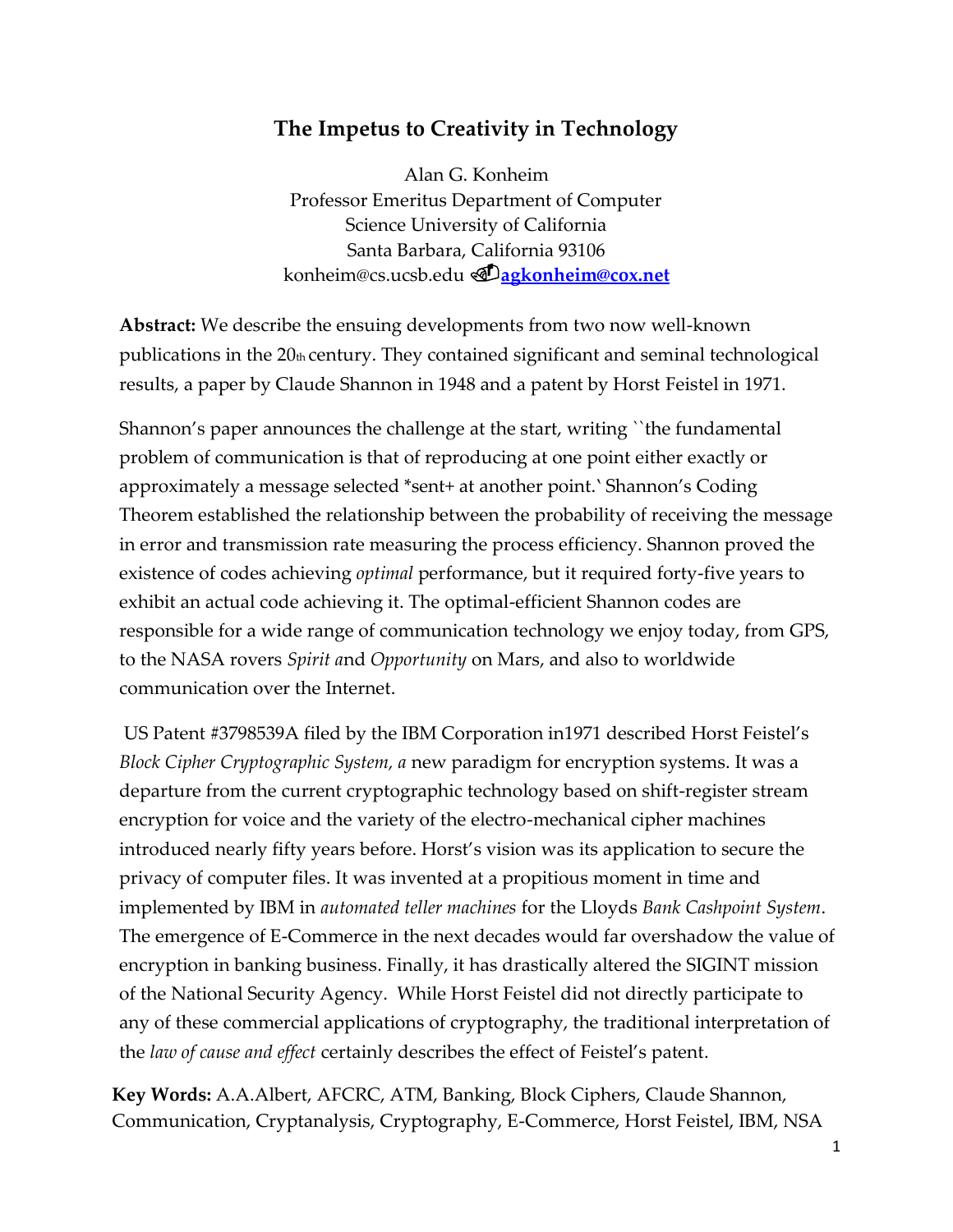### **1.0 INTRODUCTION**

Creativity is a process resulting in something new and potentially valuable. Creativity is hard to quantify and more importantly, difficult to assess its effect on technology. Additionally, realization of the social and economic effects created may not occur until well after their first appearance. In this paper, I discuss two examples of the developments that followed generated by creativity. The first published in 1948 by Claude Shannon, the second by Horst Feistel in 1971. Shannon's paper dealt with the reliability-efficiency constraints in communication, while Feistel proposed a method to protect the secrecy of data communications. Their contributions triggered the *start* of research leading to the current understanding of the relations between the fidelity, efficiency, secrecy and the source-authenticity of data transmission and remarkably involved mathematical techniques understood by both authors.

## **2.0 SHANNON'S CODING THEOREMS<sup>1</sup>**



Claude Elwood Shannon (1916 – 2001) was an American mathematician and electronics engineer. While working for Bell Telephone Laboratories, he published ``A Mathematical Theory of Communication' \*55]. The paper determined the maximum rate at communication of messages over a *noisy* transmission medium with bounded error probability could be achieved In a basic framework, a message conveys *n* bits of data  $\underline{d} = (d0, d1... d n-1)$  over the

*memoryless binary symmetric channel* (BSC).Memory-less means the errors for different bits are statistically independent events. When binary data is transmitted over this BSC, each bit is decoded at the receiving end correctly with probability *q = 1-p* and incorrectly, with probability *p.* Shannon defined the *channel capacity C* as the maximum rate at which reliable data transmission may occur; the formula  $C = 1 + p \log 2 p + q \log 2 q$  was derived. The value of *p* depends on the transmission medium (bandwidth), the signal power and the interfering noise according to the *Shannon-Hartley Law*. The assumption  $0 \le p \le 1/2$  may be made without loss of generality. To achieve reliability, Shannon coded the data by supplementing it with redundancy, including *k* check bits  $c = (c_0, c_1, \ldots c_{k-1})$  to the *n* bits of data  $\underline{d}$  to form the *transmitted* message <u> $x = (d, c)$ </u>. Transmission might corrupt <u>x</u> resulting

<sup>1</sup>Photograph courtesy of the IEEE History Center.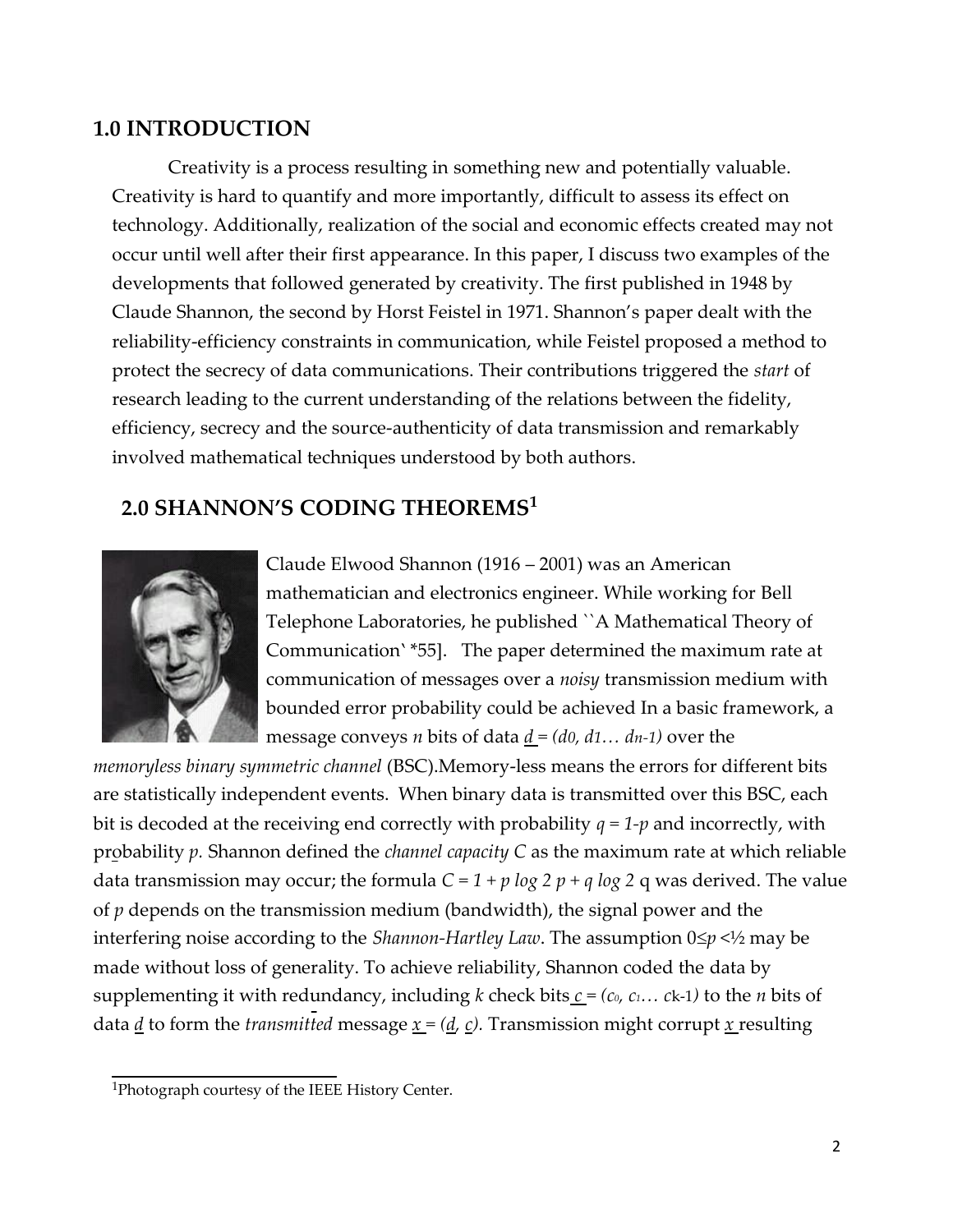in the *received* message *y= x*+ *error*. When *y* is decoded, data *d\**is recovered. The redundant channel coding is viewed as successful when the original data is recovered, meaning  $\underline{d}^* = \underline{d}$ . Adding redundancy might achieve this at a cost; adding *k* check bits lowers the *rate R* at which data bits are effectively transmitted to *R = n/ (n+k).* Shannon proved two propositions; *i*) reliable coding schemes exist to achieve a maximum rate *R*  bounded by *C* and, *ii*) a converse, if a coding scheme for data of length transmits at a rate above *C*, then the error probability must be bounded away from 0 as  $n \rightarrow \infty$ .

Before Shannon's paper, it was known that transmitting many *copies* of each data bit, say *2j*+1, the (error) probability that *d \*d* could be made smaller than for a fixed number of data bits *n,* provided *j* was large enough. The maximum likelihood (ML) decoding rule decides for each of the *2j+1* duplicated transmitted information bits that value 0 or 1, which occurs in the majority. However, this repetition coding reduces the rate from 1 to *R = 1/ (2j+1)* at which the *n* bits of data are being delivered. In order to achieve a small decoding error probability  $\varepsilon$ , the rate *R* decreases to 0 as *n*<sup> $\uparrow$ </sup> and  $\varepsilon\downarrow$ . Shannon proved that communication with arbitrarily small decoding error  $\varepsilon$  did not necessitate a compensating slow rate. He proved that coding schemes exist which both transmit at a rate close to the channel capacity *C* and achieve error probability smaller than  $\varepsilon$  and this was the best possible result.

**<u>Shannon's BSC Coding Theorem:**</u> For every  $\varepsilon$  and  $\delta > 0$  and data <u>d</u> of bit length *n* which satisfies  $n>n^* = n^*(\varepsilon, \delta, p)$  there exists

- a code  $\underline{d} \rightarrow \underline{x}$  with code words of length *m* and
- a decoding algorithm achieving an error probability smaller than  $\varepsilon$ , for which
- the coding rate  $R = n/m$  satisfies  $C \delta \leq R < C$

**Strong Converse to Shannon 's BSC Coding Theorem:** [61] For codes of rate greater than the channel capacity C, the error probability converges to 1 as the data lengths  $n \rightarrow \infty$ . In other words, the maximum achievable reliable transmission rate is *C*.

Shannon proved the existence of coding schema, but did not explicitly show the required redundancy. An implementation would appear 45 years later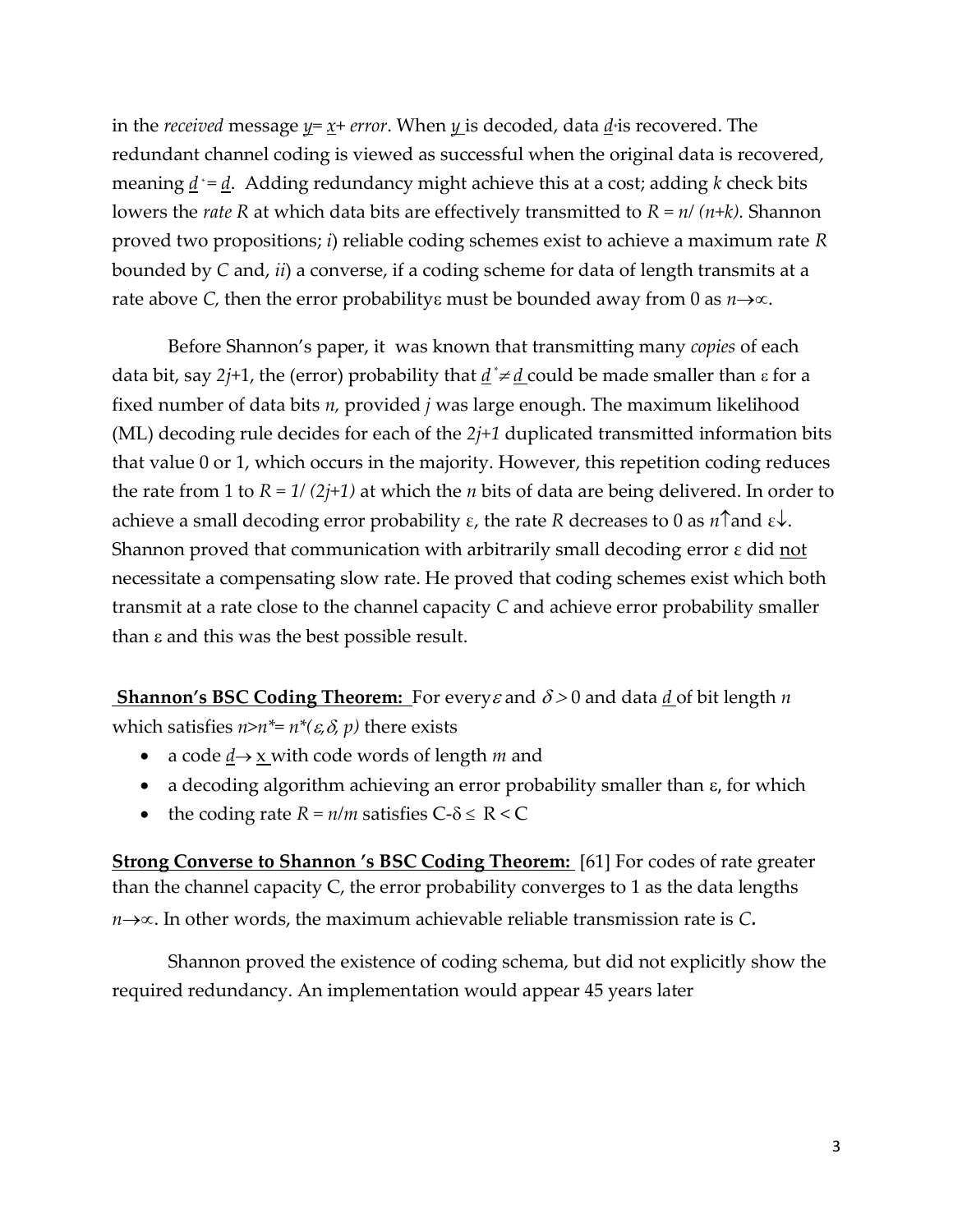Shannon's paper referred to the soon to be published paper [27] authored by his colleague R. W. Hamming. It described a class of *parity check codes* for the BSC. The subject of (error-correcting) *codes* was to occupy the communication community for more than two decades. It began with the study of *block algebraic codes*.

#### **2.1 BLOCK ALGEBRAIC CODES**

Hamming investigated codes which were subsets of the additive group *Zm,2* of *2<sup>m</sup>*(*m*-vectors) sequences of 0's and 1's of length  $m = n + k$  with  $m = 2<sup>s</sup> - 1$ ,  $n = 2<sup>s</sup> - s - 1$ and  $k = s$ . The *weight* of an *m*-vector <u>x</u> is the number of 1's; the *Hamming distance* between two *m*-vectors  $\underline{x}_1$  and  $\underline{x}_2$  is the weight of their sum  $\underline{x}_1 + \underline{x}_2$ . The sphere of radius *r* about an *m-*vector *x* consists of all *m-*vectors *y* at distance at most *r.* A Hamming code word  $\underline{x} = (\underline{d}, \underline{c})$  in  $\overline{Z}$ *m*,2 with  $m = n+k$  results by transmitting along with the *n* data bits <u>*d*</u> = (*d*<sub>0</sub>, *d*<sub>1</sub>... *d*<sub>*n*-1</sub>), *k* parity check bits <u>*c*</u> = ( $c$ <sub>0</sub>,  $c$ <sub>1</sub>... *c*<sub>*k*-1</sub>).

An *r-error-correcting code* is a subset of **C** of  $Z_{m,2}$ of 2<sup>*n*</sup>*m*-vectors whose distinct elements (*code words)* have mutual distances at least as large as *2r+1*. The spheres  $\langle\mathit{Sr}[\underline{x}]\rangle$  of radius  $r$  about each distinct code word  $\underline{x}$  are disjoint.  $\bf C$  constitutes an  $r\text{-}error\text{-}$ *correcting* code since maximum likelihood decoding (ML) finds the nearest code word to the received *m*-vector *y.* The number of code words in *S*r[*x*] satisfies the *Hamming bound*  $||Sr[\chi]|| \leq 2k$ . The Hamming codes with  $m = 2<sup>s</sup>$  -1 are *perfect*, in the sense that these spheres fill *Zm,2.* Numerous technical papers [10, 27, 49, 50] constructing error correcting codes and books [7, 34, 36, 46, 47] appeared in the next decade. A related and more complicated problem is the *decoding* of algebraic codes; *given* the received *m*vector *y*, *find* the closest code word *x.*

Obtaining a code attaining the Shannon rate remained elusive, even with the discovery of many new codes generalizing Hamming. At a 1971 IEEE Communications Society Meeting in St. Petersburg (Florida), a leading algebraic coding authority proclaimed [35] ``coding is dead!" While the accuracy of the obituary might be disputed, it was evident a new approach to coding might be needed.

### **2.2 PROBABILISTIC DECODING**

The new avenue of attack was a modification of Shannon's idea to transmit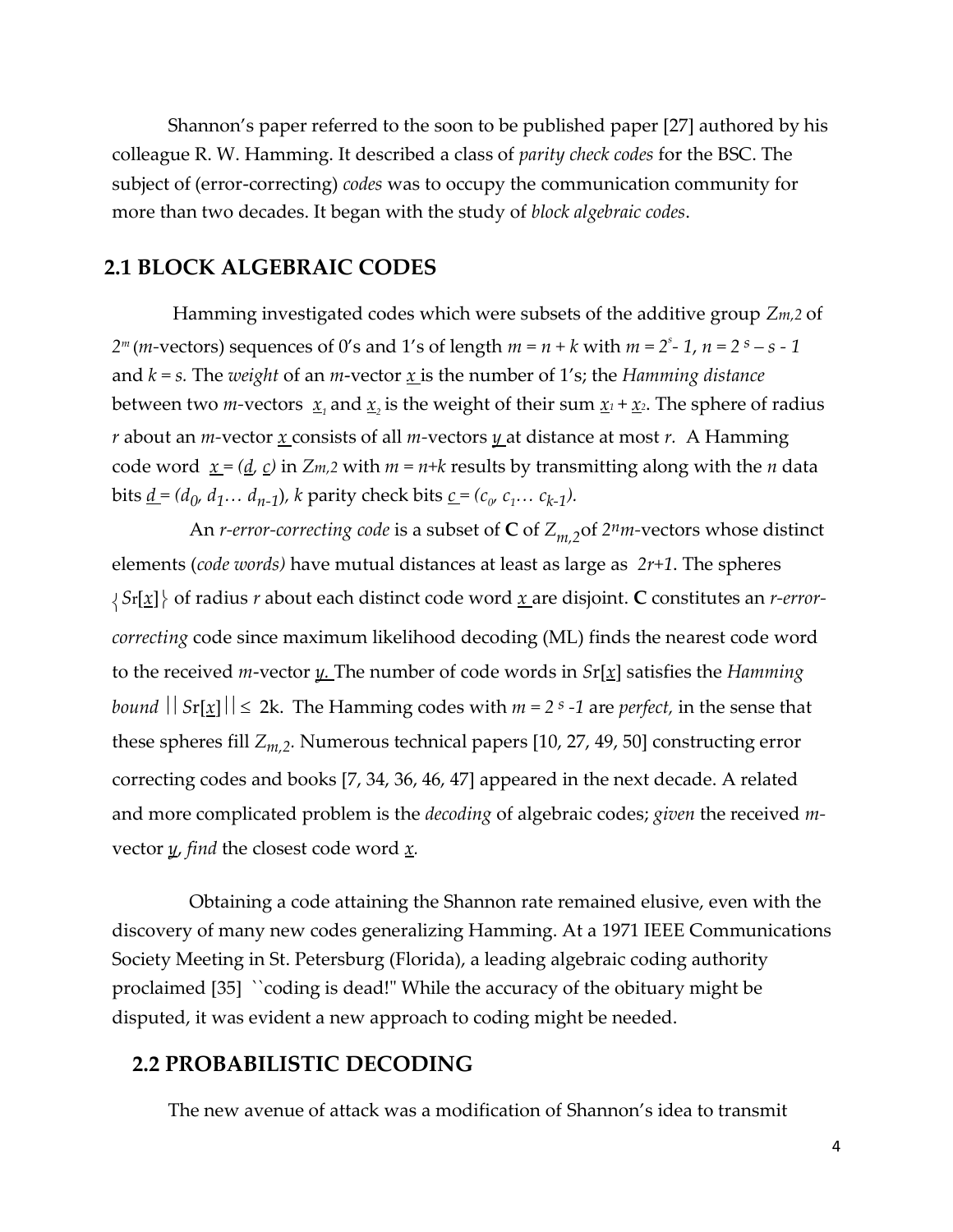independent replicated versions of the message so that the decoder would be able to reconstruct the original. It involved several different aspects.

- 1. *Coding System:* Instead of adjoining parity check bits to data, *convolutional codes*  generate check digits via the application of a Boolean polynomial function to a sequence of data bits.
- 2. *Trellis Representation and Decoding:* A *trellis diagram* represents the state transition diagram of a convolutional code; decoding is a search for the most likely path. Viterbi's paper \*59] described the search algorithm using *maximum likelihood* (ML) estimation. It determines the closest code word using the Hamming distance as a metric. It differs from the code word which minimizes the *a posteriori probability* (APP) of the *ith* data bit *d<sup>i</sup> ,*
- *3. Soft-decision versus hard-decision decoding:*
	- *hard decision decoding*; if *yj* value is in a specified set, then decode it as 1; otherwise, as 0;
	- *Soft decision decoding;* decode the *y<sup>j</sup>* value into say, a real-valued triple with *confidence values.*
- 4. Hagenauer and Hoehner [26] extended in 1989 the *soft output Viterbi Algorithm* (SOVA) for paths in the trellis using the APP metric.
- 5. In 1974, Bahl *et al* [5] suggested an entirely different approach to decoding convolutional code output based on the *hidden Markov model* (HMM).



**Hidden Markov Model**

A HMM supposes the values of the Markov state *X<sup>j</sup>* are not directly observed, but only indirectly through the observable state *Y<sup>j</sup>* . HMMs originated in cryptanalysis [6] in which the plaintext  $X_j$  is hidden and the ciphertext  $Y_j$  is observable. A paper applying the HMM model in the analysis of problems in a variety other signal detection environments appeared [48].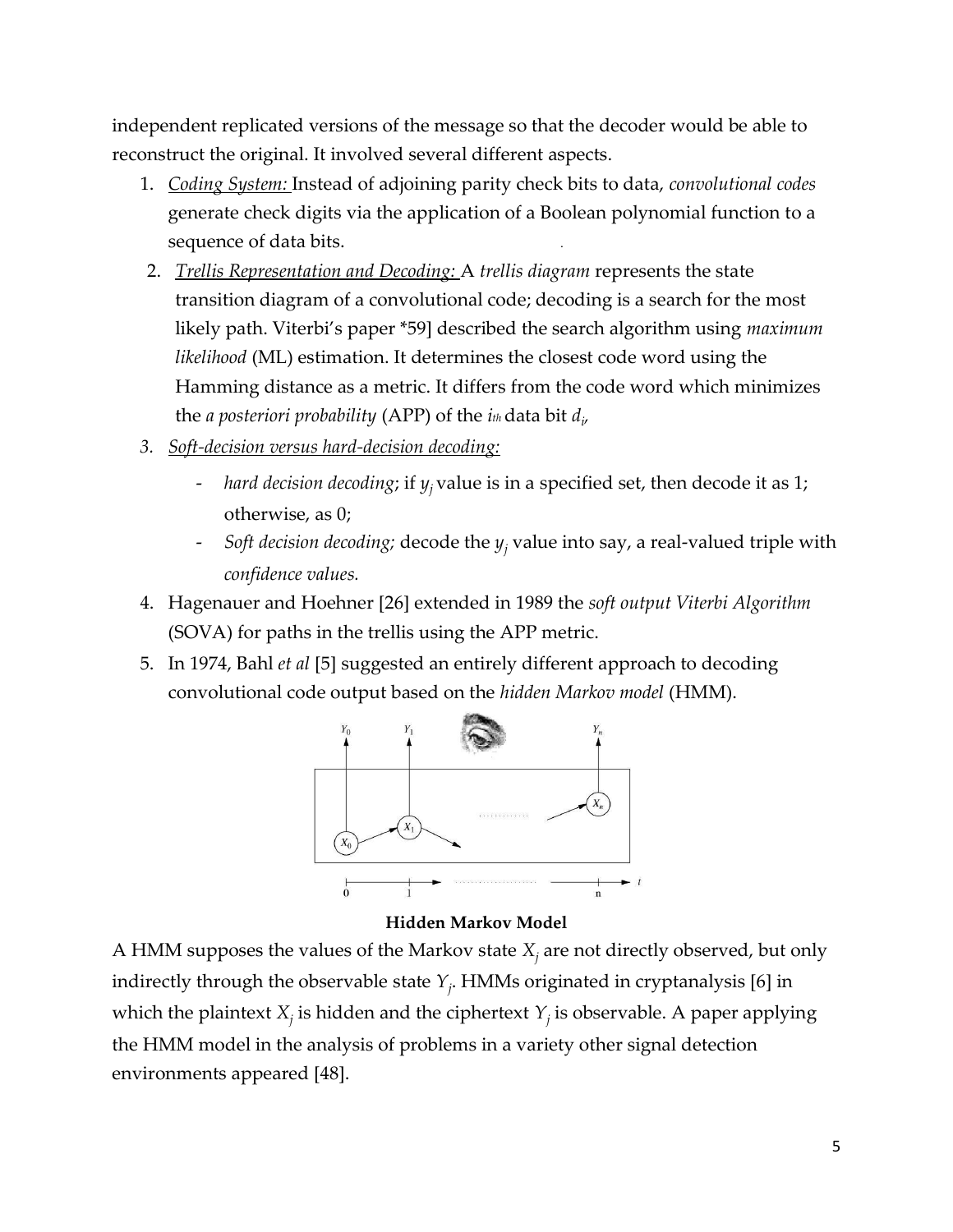6. The penultimate step in the process started in 1948 by Shannon occurred in 1993. Berrou *et al* [8] announced a new class of turbo codes which achieves the Shannon channel capacity asymptotically with increasing data bit size *n*.

**Conclusion:** Shannon's genius started modern communications theory, but a practical implementation achieving both reliable and efficient communication required significant developments over the next 45 years to reach today's state.

## **3.0 HORST FEISTEL<sup>2</sup>**



Hindenburg Ernst Richard Horst Feistel was the son Richard and Helene Freudenreich Feistel of Frankfurt an der Oder (Germany). He was born in (East) Berlin on January 30, 1915. Some information on Horst is contained in Steven Levy's amusing book Crypto [33]. Feistel joined the Computer Science Department at the IBM Research Center in 1968. I became his manager when he transferred to the Mathematical Sciences Department in 1971; our offices on Aisle 7 were adjacent. Horst Feistel was 19 years older than I, when he joined my group.

While we were both cordial and even quite friendly, I did not have the same close personal relationship I still enjoy today with my IBM colleague Roy Adler.<sup>3</sup>

In 1933, Adolph Hitler declared his intention to rearm Germany in clear violation of the Treaty of Versailles; Hitler additionally instituted universal military service two

Horst to Roy: Ich wünsche dir einen schönen Tag! (Have a nice day!) Roy to Horst: Gehabt einen schönen Tag? (Had a nice day?)

This work schedule was fine for IBM Yorktown, but caused problems for Horst at the end of his career. He requested and received a one-year sabbatical at the IBM Scientific Center in Cambridge (MA). The IBM management there did not have the same work schedule tolerance as IBM Research. It was further complicated when Horst announced that he planned *not* to return to Research after his sabbatical ended, but rather to stay at Cambridge until retirement. I was called by his Cambridge manager; as a result of my attendance at three IBM Manager (Finishing) Schools, I followed the appropriate IBM procedures; namely, I took `two breaths' and alerted my manager who took ....

<sup>2</sup>Photograph circa 1948, Courtesy Mrs. Peggy Feistel Chester.

<sup>&</sup>lt;sup>3</sup>My favorite Feistel anecdote concerns Horst's IBM work schedule; Horst was an early bird claiming to arrive at 7:00 AM and usually leaving at around 11:00 AM. This schedule was acceptable at IBM Research since he was active and *produced quality research.* My close friend and colleague Roy Adler, to whom the same productivity principle applied, arrived at 11:00 AM. Their paths often crossed in the parking lot at 11:00 AM and the following exchange is alleged to have taken place.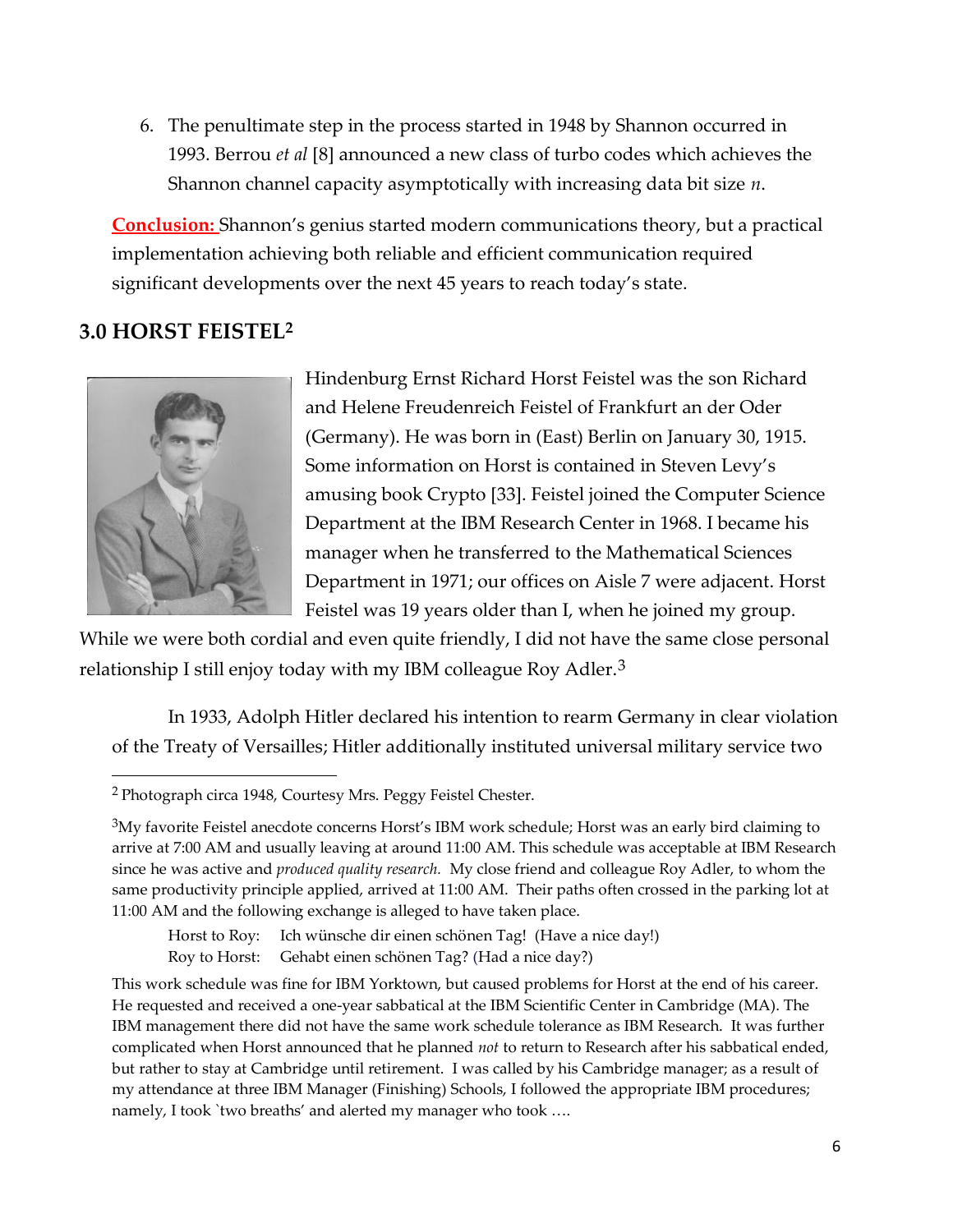years later. Horst Feistel's maternal Aunt Gertrude lived in Zurich, having married Franz Meyer who was a Swiss citizen and Jewish<sub>4</sub>. Horst's uncle might have learned about Hitler's intention, perhaps through the caustic commentary on Hitler's military intentions appearing in the Swiss press; for example, in the *Neue Zürcher Zeitung*, whose availability in Germany had been forbidden indefinitely. Concerned about his nephew's future, he urgently advised Horst leave Germany for the safety of United States. Horst left from Bremen (Germany) on March 23, 1934 on the S.S. Bremen arriving in the U.S. six days later. He returned to Zurich in August 1934 and enrolled in the Eidgenössische Technische Hochschule (ETH) in Zürich, returning to Massachusetts as a passenger on the SS Champlain leaving on July 22, 1936 from Le Havre. Horst Feistel continued to be in contact with his aunt and uncle who then lived in New York City while at IBM in the late 1970s.

Some details of his life can be gleaned from various genealogical websites. The extensive Feistel family, located throughout the world, maintains their own website Feistel.org. Entries at the website Familysearch.org, sponsored by Church of Jesus Christ of the Latter-Day Saints, show that Horst Feistel

- 1. Entered the United States in New York arriving on the SS Bremen on March 29, 1934<sub>5</sub>.
- 2. Resided in Ward 6, Cambridge, Cambridge City, and Middlesex, Massachusetts in the 1940 Census.
- 3. Married Leona M. Feistel (nee Gage) in 1945; Leona was born on January 4, 1924 and died on August 5, 1990.
- 4. Horst and Leona were the parents of a daughter Peggy, born April 13, 1946.
- 5. Lived in Mount Kisco (New York) while working at IBM Research Center.
- 6. Lived at 920 Main Street in Osterville (MA)<sup>6</sup> during 1985.
- 7. Horst Feistel passed away on November 14, 1990 in Massachusetts.

<sup>&</sup>lt;sup>4</sup> In January 2015 I finally located Peggy Feistel Chester, the daughter of Horst and Leona Feistel. While aware of her father's work in cryptography, her knowledge of his contribution was limited and she was enthusiastic about learning of his work. She has supplied me with considerable memorabilia , including photographs, documents, letters , which will appear in a subsequent paper on his personal life during the pre-IBM period 1915- 1968.

<sup>5</sup> *Quaere verum* (seek the truth). Additional entry dates into the U.S. are cited. They correspond to trips to the United States from Europe; for example, one trip made on the completion of his studies at the ETH is cited. They will be explained in a subsequent paper.

<sup>6</sup>I believe that Horst and Leona Feistel owned a home in Dennis (MA) on Cape Cod.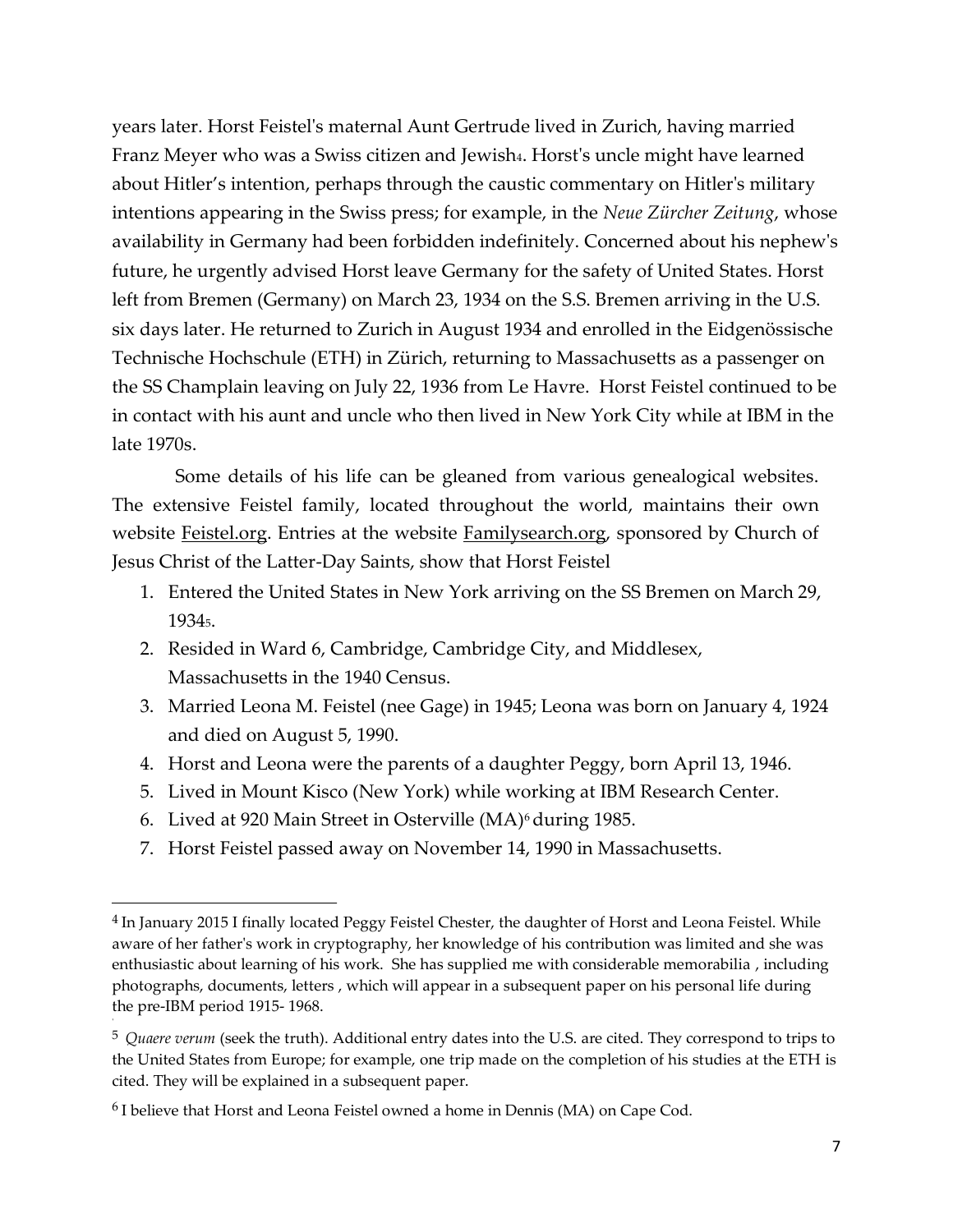### **3.1 HORST FEISTEL'S WORK BEFORE COMING TO IBM**

Some of Horst Feistel's activities after arriving in the United States may be found at from two sources; an author summary in an IEEE paper<sup>7</sup> and a Security Investigation Report applying for a Clearance for his last job before coming to IBM. The last address for Horst Feistel given in the online MIT Alumni Directory is Dennisport, Massachusetts.

As a German citizen, Horst's freedom to travel might have been limited; Steven Levy writes [33, p.39] that Horst was under *house arrest.* Horst enrolled at MIT as an undergraduate; his studies were successful and he was awarded the degree B.S. Physics from MIT in 1937<sup>8</sup>. His studies in Physics continued and he received the degree M.A. Physics from Harvard University in 1942.

A plan for a National Defense Research Council to oversee scientific research directed towards the impending war effort reached President Roosevelt's desk in June 1940. It originated with Vannevar Bush, the Scientific Advisor to the President along with Karl Compton, President of MIT, and James Conant, President of Harvard. Roosevelt quickly approved. Compton headed up the section of the Council overseeing technologies for detection of aircraft and ships, capabilities that were then absent. Compton asked to host the new laboratory at MIT, was initially reluctant because of the perceived campus reluctance. The Committee eventually persuaded Compton and the MIT Radiation Laboratory (*Rad Lab*) was born in the fall of 1940 at MIT. The name chosen to be intentionally deceptive, creating the perception that the laboratory was working on nuclear physics.9 The Radiation Laboratory contributed to the development of microwave radar technology in support of the war effort during 1940-45. Rad Lab inventions included interrogate-friend-or-foe beacon systems, more often referred to as *identification-friend-or-foe* (IFF).

Hanscom Air Force Base began its existence while the United States was considering its entry into the Second World War. In mid-1942, the Commonwealth of

<sup>7</sup>From the author summary in a paper [24] co-authored by Horst Feistel and future IBM colleagues William A.Notz and J. Lynn Smith.

<sup>8</sup> The award of a B.S. (Physics) from MIT in three years while possible seems at least like an unusual event. For example, the four year Bachelor of Science degree in Computer Science at UCSB is rapidly ceasing to be typical. It suggests that Horst was *both* very smart and received credit at MIT for his studies at the ETH in Zurich.

<sup>&</sup>lt;sup>9</sup>The Manhattan Project to build the bomb would start shortly afterwards.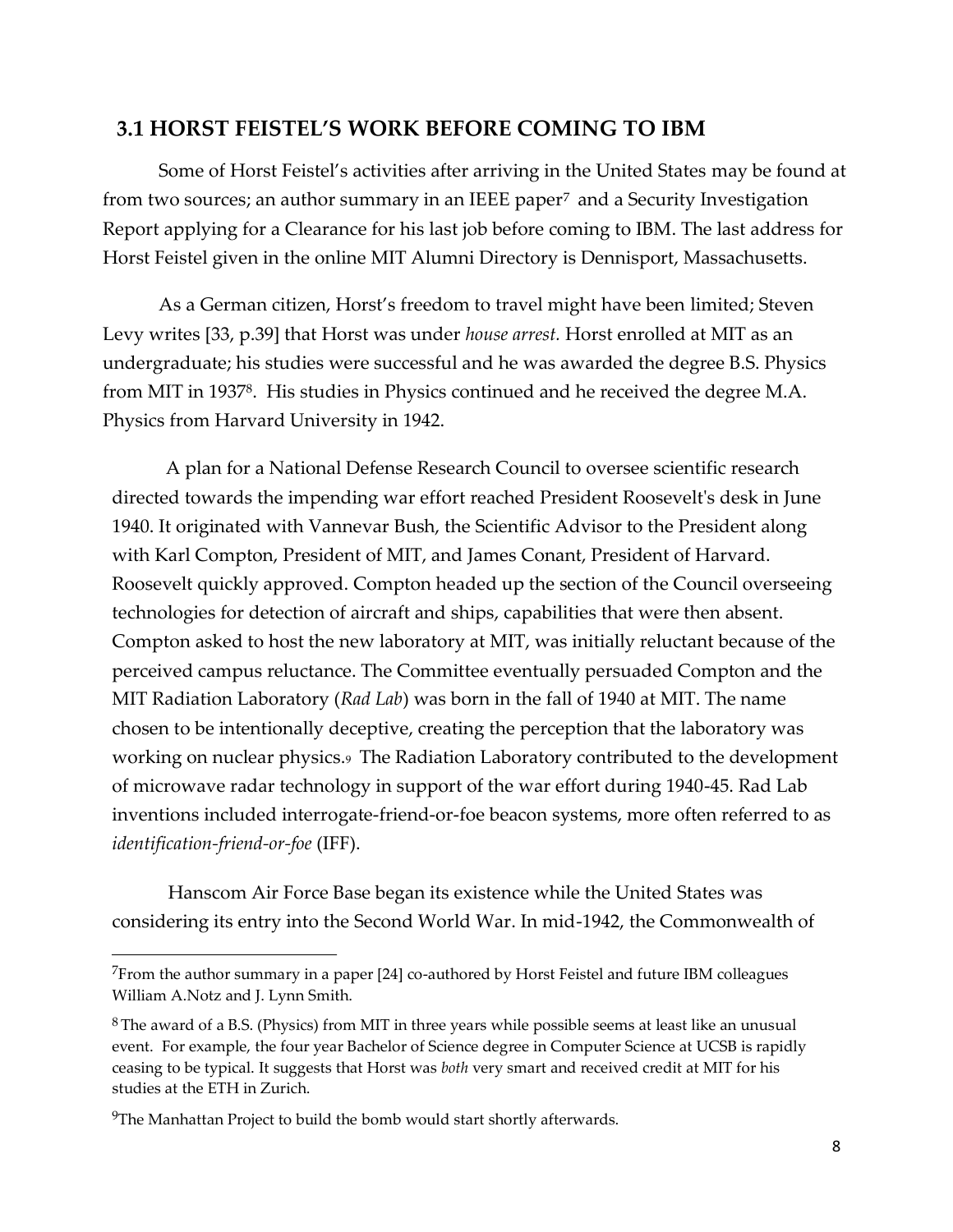Massachusetts leased the Bedford airport to the War Department for use by the Army Air Forces. The airfield also served as a test site for research on radar conducted by MIT's Radiation Laboratory<sup>10</sup> and Harvard's Radio Research Laboratory. Hanscom served as a site for testing new radar sets developed by MIT's Radiation Laboratory. World War II established the key military importance of radar. While, the MIT and Harvard wartime laboratories ended in 1945, the Army Air Forces continued some of their programs in radar, radio and electronic research. It recruited scientists and engineers from the MIT's laboratories site at Hanscom Field establishing the Air Force Cambridge Research Laboratories (AFCRL).

While Horst Feistel might have been under *house arrest* in 1936 when we arrived, his fortunes changed in 1944 when he received citizenship, a security clearance and a job. He became a staff member in 1944 at the M.I.T. Radiation Laboratory working on their IFF11 project. The Mode 4 IFF *challenge X* transmitted to an unidentified aircraft requires a cryptographically determined *valid* response, the encipherment of *X*  combined in some way with the aircraft's altitude and identifier.



#### **IFF Mode 4 Challenge/Response Transponder12**

 $11$ Identification, friend or foe (IFF) is an identification system designed for command and control. It enables military and national (civilian air traffic control) to identify aircraft, vehicles or forces as friendly and to determine their bearing and range from the interrogator.

<sup>12</sup> This is Figure 1 [page 5.6-2] in Unclassified Report #NAWCWD TP 834, "Electronic Warfare and Radar Systems Engineering Handbook', Naval Air Warfare Center Weapons Division Point Mugu, California, April 1, 1997.

 $10$  The MIT Radiation Laboratory became one of the largest wartime projects ever, employing nearly 4000 people at its peak. Engineers and scientists from around the country were recruited, and during the war more than 100 different radar systems were developed there.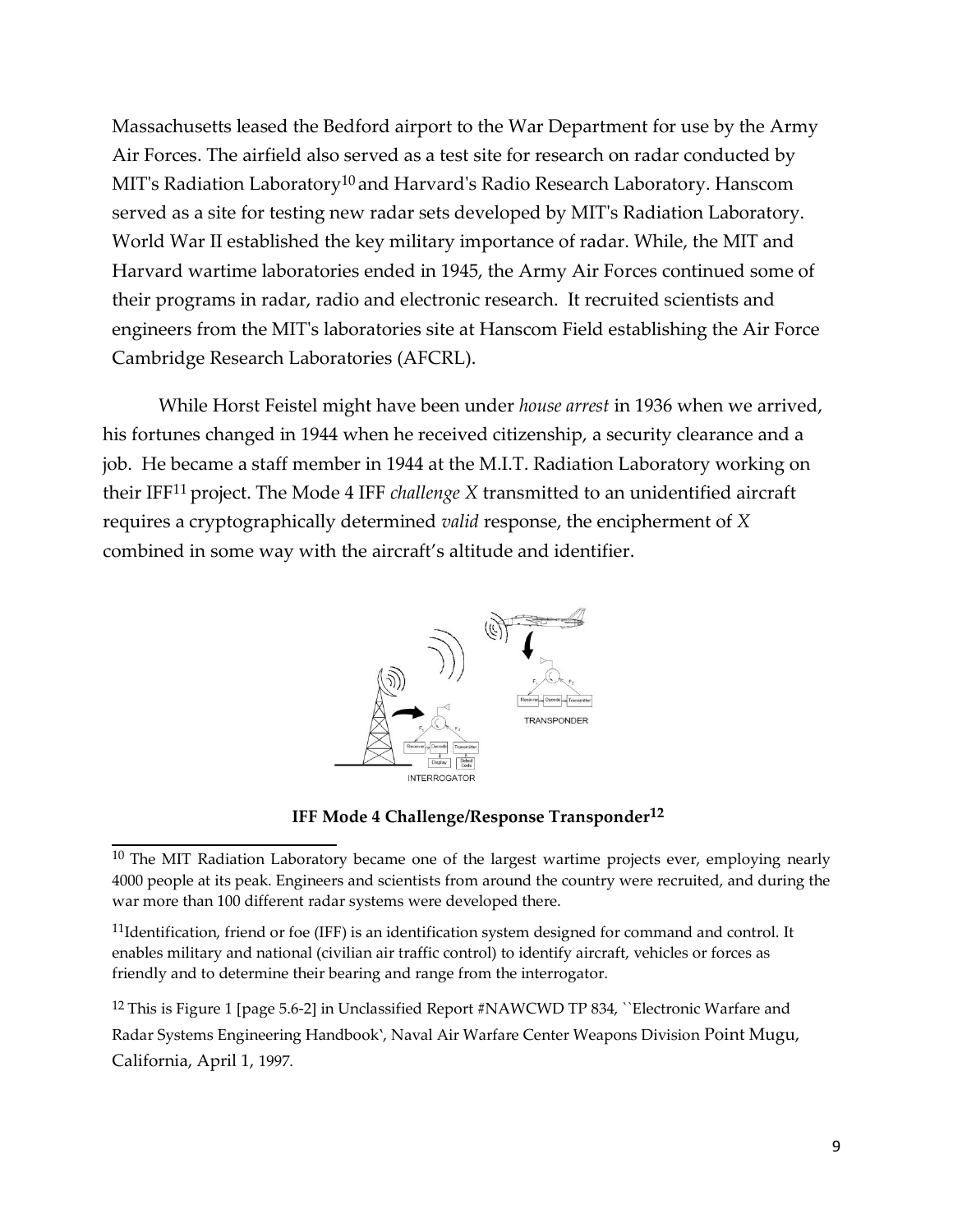Horst Feistel left AFCRC13becoming a Member of the MIT Lincoln Laboratory in 1958. Horst Feistel is the author of a 1958 Lincoln Laboratory survey report [21]14 on problems in authenticated communication and control. The report cites the problems of data spoofing and the disruption of communications well as the use of encryption and authentication dependent redundancy, but only in the context of military communications. The acknowledgement in [21] indicates that Feistel concentrated on the security aspect of the data-link project. Before finally joining *Big Blue* in 1968, Horst Feistel worked for the *MITRE Corporation* in 1961.

### **3.2 I WAS 10 IN 1944 AND UNAVAILABLE TO TEACH CMPSC 178**



**Reader Cover UCSB CMPSC 178 (Introduction to Cryptography)15**

Levy [33, p. 40] writes that ``codes had fascinated him [Feistel] since his early boyhood'; he was now involved in their study and application at AFCRC. While employed there, Horst Feistel may have given access to the classified techniques of cryptographic design, perhaps by the very distinguished American mathematician, A. Adrian Albert<sup>16</sup>.

<sup>&</sup>lt;sup>13</sup>For the first two years of my graduate studies in mathematics at Cornell University  $(9/1957 - 1958)$ , I had a GE Cooperative Fellowship and worked part-time at the *General Electric Advanced Electronics Center,* located at the Ithaca airport. GE had a contract with AFCRC on error-correcting codes at that time. I visited Cambridge meeting Eugene Prange. Horst was gone and we did not meet until 1968 at IBM.

<sup>&</sup>lt;sup>14</sup> Provided courtesy of Dr. Whitfield Diffie.

<sup>15</sup>The cover of my lecture used when I taught CMPSC 178 at UCSB notes included the *Cone of Silence*, derived from Don Adams 1965 television series Get *Smart,* a spoof of the CIA.I taught CMPSC 178 twenty-one times at UCSB and abbreviated versions in Australia, Hawaii and Israel.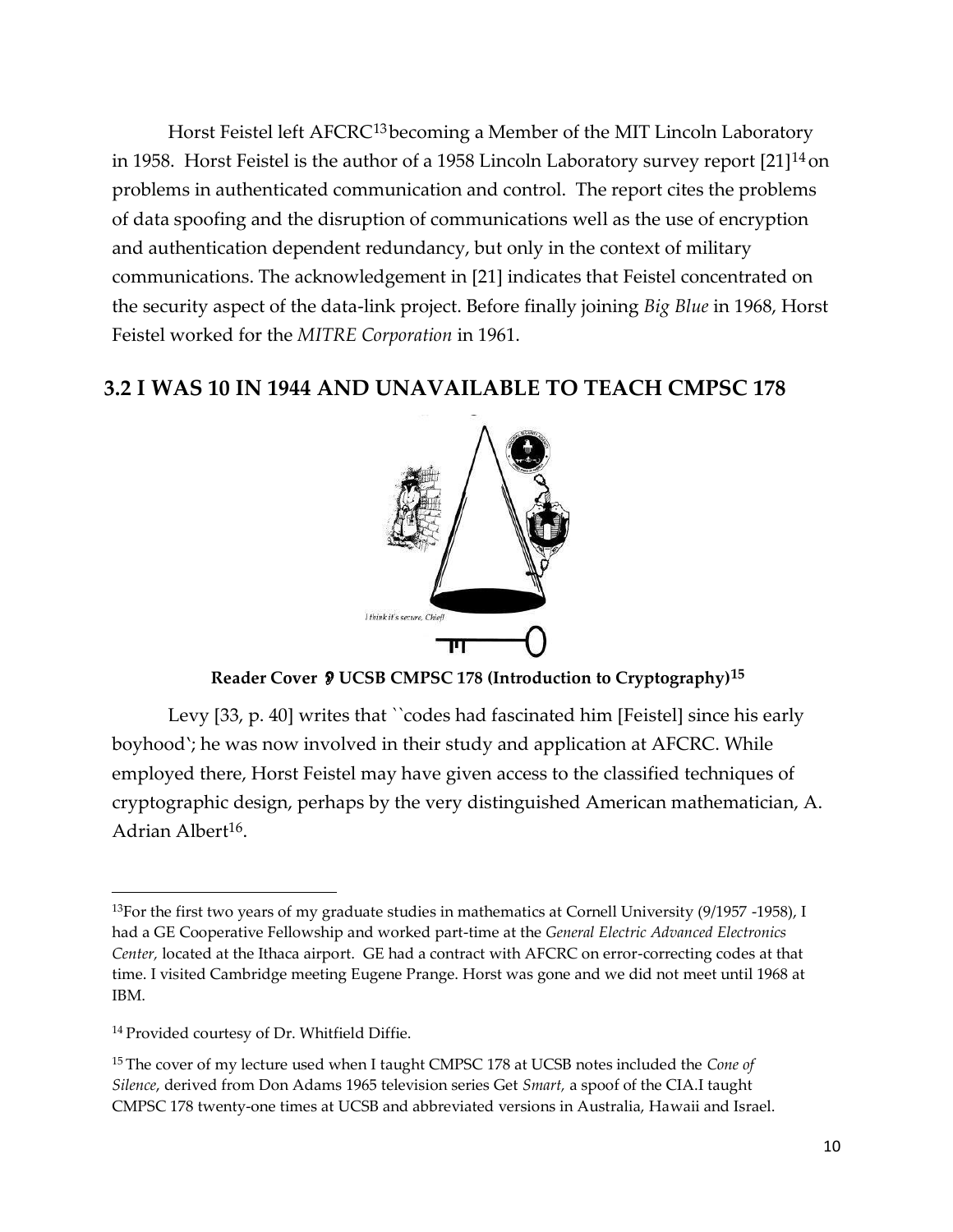The 2005 book [2] by  $A^{3'}s$  daughter Nancy E. Albert contains her reminiscences of A. A. Albert's work in the cryptographic arena during and after World War II.

What aspects of cryptography might Horst Feistel have learned before coming to IBM? A review of Ms. Albert's book [11] begins with the following statement attributed to David Kahn [29, p. 410]

Adrian Albert was perhaps the first to observe that, as he put it, `'all of these methods [of cryptography] are very special cases of the so-called algebraic cipher systems.''<sup>17</sup>

Because of Albert's World War II work in cryptography, it is quite likely that Horst Feistel's exposure to cryptology was significantly meatier than  $A^{3'}s$  November 1941 cryptography lecture. The published version consists of only very basic cryptographic concepts and elementary examples of cipher systems.

Albert was quite influential in shaping Horst's career; Nancy Albert writes that her father was

''… well acquainted with Horst Feistel '' and ''having consulted in private industry and served with some of the leaders of industry on various boards, Adrian knew where the jobs were in mathematics. He advised the young Horst Feistel, who felt his interest in exploring cryptography was being stifled at the National Security Agency, to seek employment at IBM. Feistel later flourished in IBM's *intellectual playground* developing ways to protect privacy in cyberspace.''

The group theorist Daniel Gorenstein<sup>18</sup>, describes the interaction between Albert and Horst Feistel in a paper about the classification of the finite simple groups writing

<sup>16</sup>Abraham Adrian Albert (1905-1972) was a distinguished American mathematician. He received the American Mathematical Society's Cole Prize in Algebra for his work on Riemann matrices in 1939. He was president of the American Mathematical Society during 1965-6. As an applied mathematician, he also did work for the military during and after World War II. One of his most notable achievements was his groundbreaking work on cryptography. The manuscript entitled "Some Mathematical Aspects of Cryptography," was the subject of his invited address at a meeting of the American Mathematical Society in November 22, 1941. It was published and available at the University of Chicago Library [Z103.A33].

<sup>17</sup> Groups, semi-groups, ring, fields and ideals are examples of algebraic systems.

<sup>18</sup> Gorenstein went on to become one of the leading stars in Group Theory. Professor Gorenstein writes in his paper [25]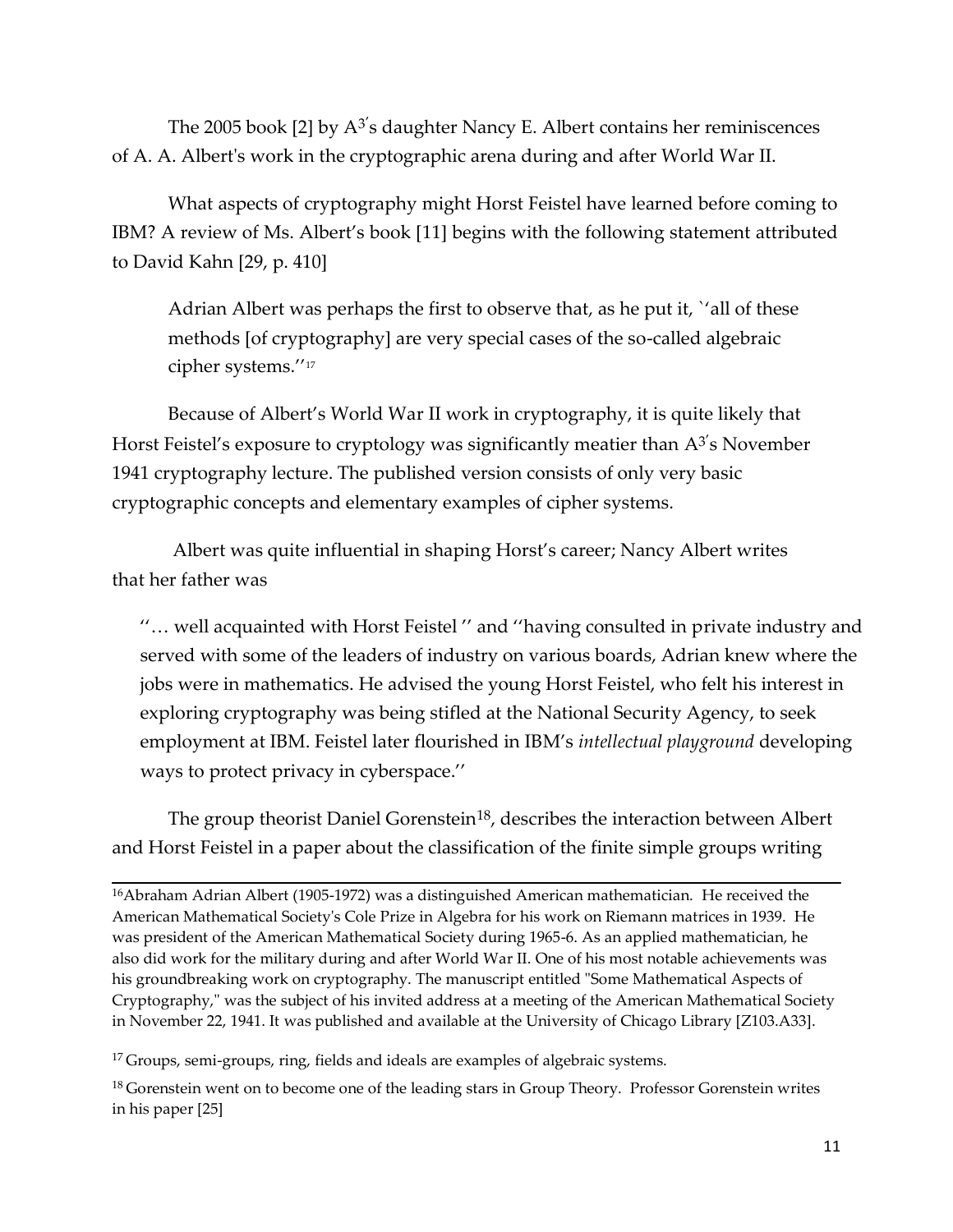``In the summer of 1957 Horst Feistel's group of cryptanalysts at AFCRC (Air Force Cambridge Research Center) sponsored a research project on classified and unclassified cryptanalytic problems at Bowdoin College. Albert, who had a longstanding interest in cryptanalysis and was a consultant to Feistel's group, invited a distinguished group of university algebraists to participate, including I. N. `Yitz' Herstein<sup>19</sup>, Irving Kaplansky, Irwin Kleinfield, Richard Schafer, and George Seligman. In preparation for the project, Feistel's group prepared a long list of classified and unclassified problems. Although many of these were of a field-theoretic or combinatorial character, under Sy Hayden's influence they included a number of purely group-theoretic questions related to a type of cryptographic system then under investigation.'

Some scholars might reason that Horst's cryptographic work was most influenced by the distinguished visitors to AFCRC, including Professor A.M. Gleason. I do not think this is the case as these consultants were *largely* famous for their work in algebra, the focus of the Bowdoin College project. Meeting Horst for the first time, the IBM DES project manager Walt Tuchman asked him the origin of the LUCIFER idea. Horst Feistel is quoted by Levy [33, p. 45] as responding, ``The Shannon [*secrecy* [56]] paper reveals all." It is not inconceivable that this publication alone provided the real inspiration for a person of Horst's creative genius. Whatever was the source of the stimulus, Horst Feistel clearly set off in his own direction and offered cryptography a fresh point of view. He provided a clear example of, what today is fashionably championed as, *thinking out of the* [group theoretic and algebraic (cipher) systems] *box*. Horst Feistel certainly derived something from his interaction with each of the consultants; in this sense, they all functioned as his cryptographic mentors.

<sup>``</sup>The first time I ever heard the idea of classifying finite simple groups was in the mid-1950s in the parking lot of the Air Force Cambridge Research Center at Hanscom Field in Bedford, Massachusetts. After work one day, Seymour Hayden, a member of a group of mathematicians with whom I was a consultant on the design and analysis of cryptographic systems, was describing the thesis problem that Richard Brauer had given him... group-theoretic questions related to a type of cryptographic system then under investigation."

 $19$ I might have missed joining the early crypto-boat; during 1957-60, while I was a graduate student at Cornell University, Professors Gorenstein, Walter Feit and Itz Hertstein in the Mathematics Department. Professor Hertstein was a member of my examining committee. I chose *without regret* to study under the supervision of Professor Mark Kac in probability theory. I could not have been entirely deficient in algebra, because I passed the Oral Qualifying Examination,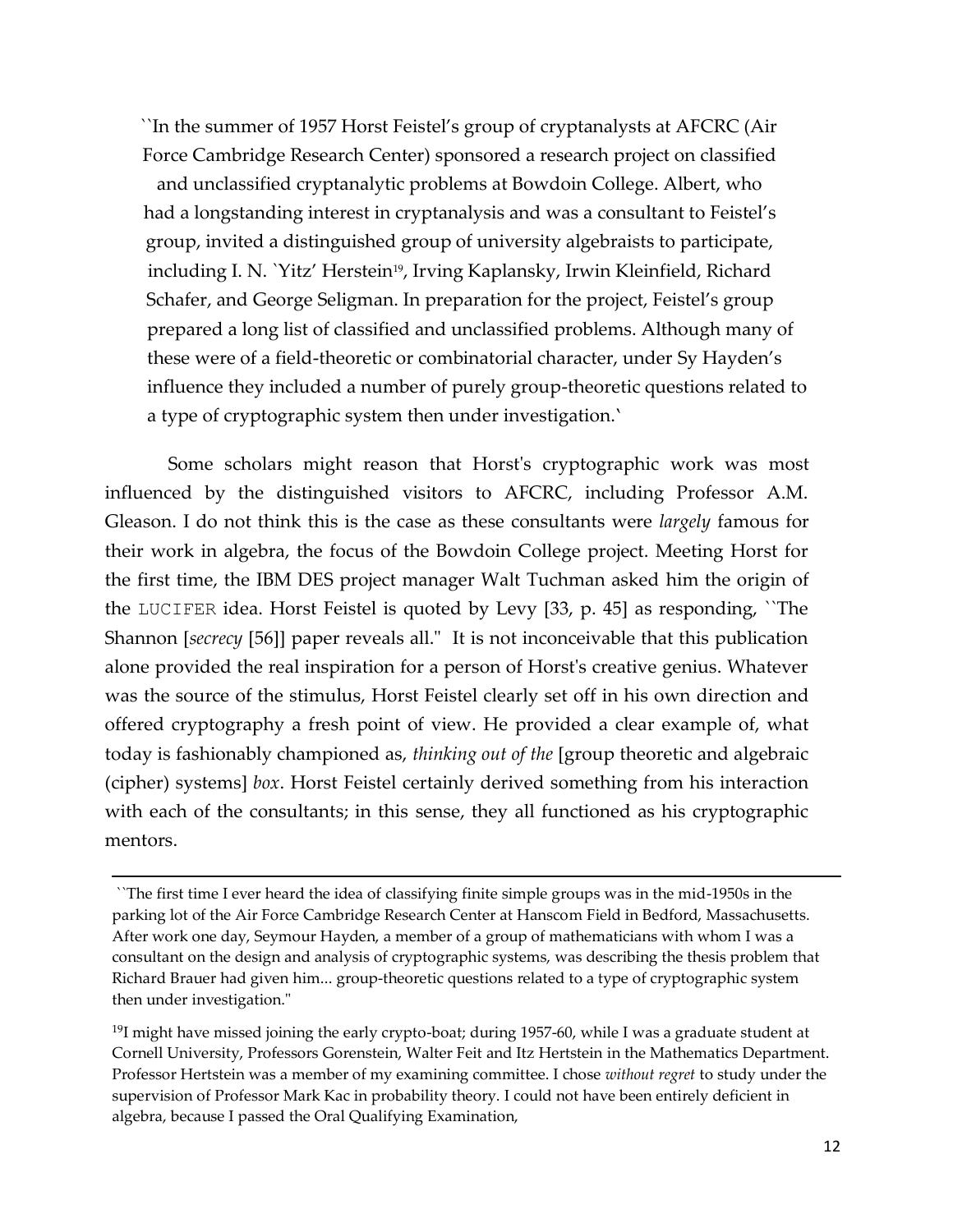#### **3.3 SHANNON'S SECRECY CONCEPT AND ITS BUILDING BLOCKS**

Any possible ideas Albert conveyed to Feistel in1 1944, took place in a classified environment at the AFCRC. It might have included (classified) principles of the design of cryptographic algorithms, extending those appearing in Shannon's 1949`secrecy' paper [56]20. Shannon's begins by remarking about the similarity between the *reliable* and *secret* aspects of communication.

``The problems of cryptography and secrecy systems furnish an interesting application of communication theory. In this paper a theory of secrecy systems is developed. The approach is on a theoretical level and is intended to complement the treatment found in standard works on cryptography [Note: A reference of Helen Fouché Gaines' book ``Elementary Cryptanalysis' is given]. There, a detailed study is made of the many standard types of codes and ciphers, and of the ways of breaking them. We will be more concerned with the general mathematical structure and properties of secrecy systems.'

Shannon defined *perfect secrecy* of a cryptographic system by requiring the *a priori* probability P*a priori*(M) of the a message M be the same as the *a posteriori*  probability P*a posterior*i(M/C) after intercept of the ciphertext C.21 In other words, interception of C does not improve knowledge of the original plaintext message.

An *ideal system* is one in which  $H_C(K)$  and  $H_C(M)$  do not approach zero as the message length increases  $n \rightarrow \infty$ , where H denotes *entropy*; M is message, K is key, C is ciphertext. Shannon wrote

``Two methods (other than recourse to ideal systems) suggest themselves for frustrating a statistical analysis. These we may call the methods of *diffusion*  and *confusion* In the method of *diffusion* the statistical structure of M which leads to its redundancy is dissipated into long range statistics—i.e., into statistical structure involving long combinations of letters in the cryptogram. The effect here is that the enemy must intercept a tremendous amount of

<sup>20</sup>Originally issued as a classified paper on September 1, 1945.

<sup>21</sup>It was known that *one-time keys* achieve perfect secrecy; it was invented in 1882 and reinvented in 1917 by Gilbert Vernam of ATT. Perfect secrecy requires that the number of messages is finite and to be the same as the number of possible keys. If the message is thought of as being constantly generated at a given, the key must be generated at the same or a greater rate.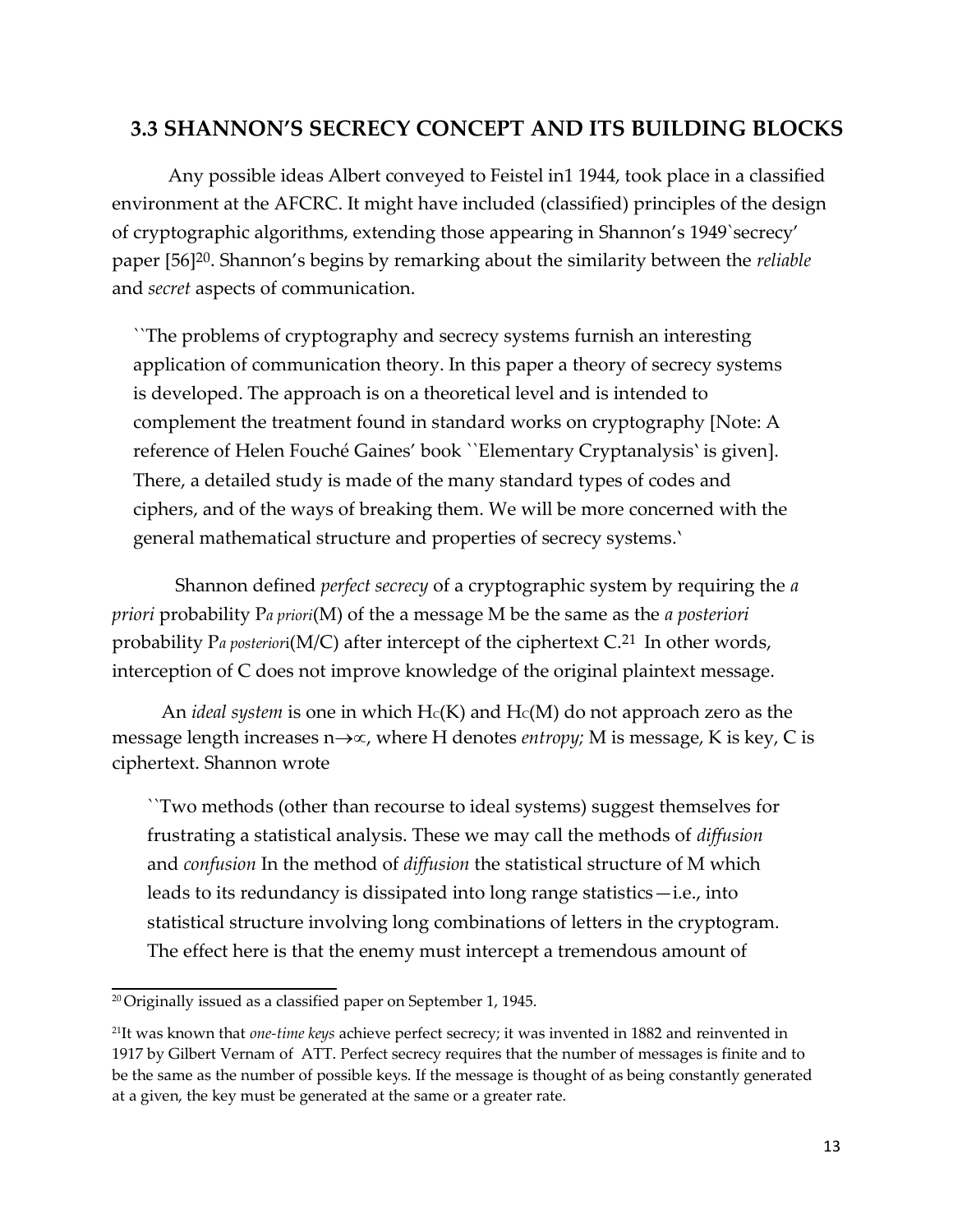material to tie down this structure, since the structure is evident only in blocks of very small individual probability."

Shannon offered the (keyless) auto-encipherment example of diffusion

 $\underline{\mathbf{m}}$  = ( $\mathbf{m}_0$ ,  $\mathbf{m}_1$ ,...,  $\mathbf{m}_{n-1}$ )  $\underline{c} = (c_0, c_1, ..., c_{n-1}) \quad c_j = (m_j + m_{j+1} + ... + m_{j+n-1}) \pmod{26}$ 

- $\bullet$  The Hill Cipher<sup>22</sup> is also cited by Shannon as an example of diffusion.
- A *transposition (*or *wire crossing*), namely a permutation of the bits of a plaintext sequence, is an example of diffusion.

``The method of *confusion* is to make the relation between the simple statistics of C and the simple description of K a very complex and involved one."

Section 25 of Shannon's secrecy paper combines *confusion* and *diffusion with* a *mixing transformation* as defined in ergodic theory [4]. Shannon writes

``Speaking loosely, however, we can think of a mixing transformation as one which distributes any reasonably cohesive region in the space fairly uniformly over the entire space. Good mixing transformations are often formed by repeated products of two simple non-commuting operations.''



### **3.4 HORST FEISTEL'S WORK AT IBM<sup>23</sup>**

- 1. Horst Feistel is the author of a very well cited paper [22] on the role that cryptography could play in securing privacy in computer systems.
- 2. IBM filed several patents<sup>24</sup> based on his cryptographic ideas including

.

 $22$ In traditional cryptography, the Hill cipher is a polyalphabetic substitution, based on the linear equation  $C = K M$  (the key K is an n-by-n matrix; M is an n-vector). Proposed by Lester S. Hill in 1929, it was the first practical polyalphabetic cipher to encipher more than three symbols at once.

<sup>23</sup>Photograph circa1971 courtesy of the IBM Corporation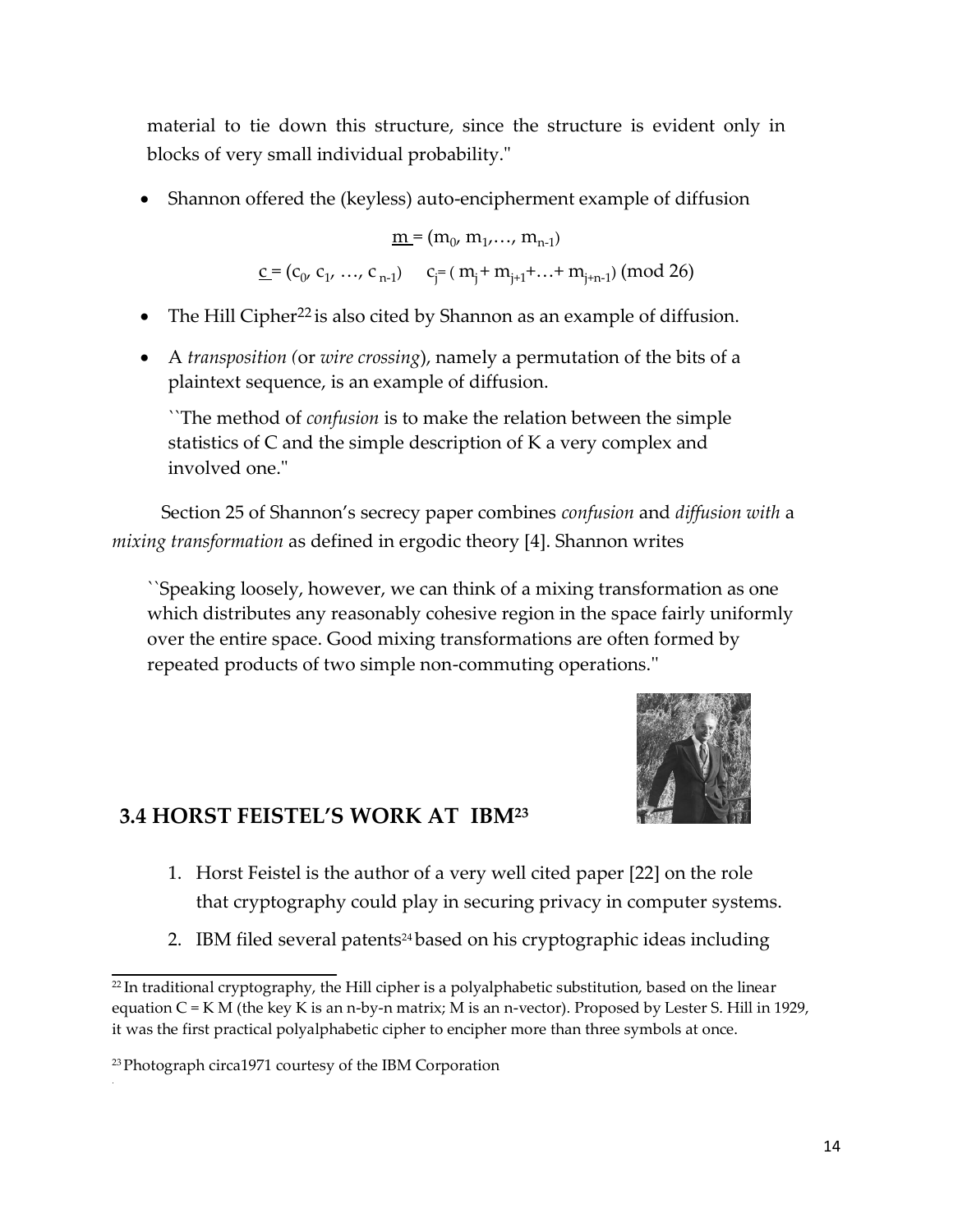- Block Cipher Cryptographic System, US#3798359A, filed on June 30, 1971;
- Key Controlled Block-Cipher Cryptographic System Employing a Multidirectional Shift Matrix, US# 4195200A, filed on June 30, 1976;
- Stream/Block Cipher Cryptographic System, US#4316055A, filed on December 30, 1976.
- 3. While FORTRAN was created in 1954 at IBM, Horst went his own way, writing his encryption programs in APL<sup>25</sup> (*A Programming Language*). Horst intended to name the program implementing his encipherment algorithm DEMONSTRATION, but early versions of APL limited the character length of a file name and DEMON was the natural replacement. His colleague Lynn Smith may have suggested LUCIFER and Horst concurred, probably sensing that it was a sexier choice.

### **3.5 IBM ENTERS THE CRYPTOGRAPHY BUSINESS**

The IBM Corporation has long sponsored and encouraged the patenting of its research as stated on its corporate webpage.

``IBM has focused on continuous innovation for more than a century. Patenting is an important barometer of that innovation, and IBM has topped the annual list of U.S. patent recipients for the 20th consecutive

<sup>24</sup> In addition, the US #3,962,539 ``Product Block Cipher System for Data Security" describing the design of DES was filed by IBM Kingston on June 28, 1976. Listed as inventors were William Friedrich Ehrsam, Carl H. W. Meyer, Robert Lowell Powers, John Lynn Smith and Walter Leonard Tuchman.

<sup>25</sup> Kenneth E. Iverson developed APL in the 1960s. It was marketed as a Program Product by IBM and had an important influence on the development of spreadsheets, functional programming and computer- oriented mathematical programming packages (MatLab, Mathematica, and Scratchpad)...

The free-software activist Richard Stallman is the author of this ditty, to be sung to the melody of ``Row, row, row your boat gently down the stream.'

> *Rho, rho, rho of X Always equals 1 Rho is dimension, rho rho rank. APL is fun!*

I am a great fan of APL and perfected my text editing skills while at IBM by photocomposing Allen J. Rose's book on *APL*. I also taught Computer Science 5 (APL) twice at the UCSB Micro Lab on Apple computers.

APL may be infrequently in use today, but *great* ideas always survive; to wit, GNU offers 32- and 64-bit implementation for Windows.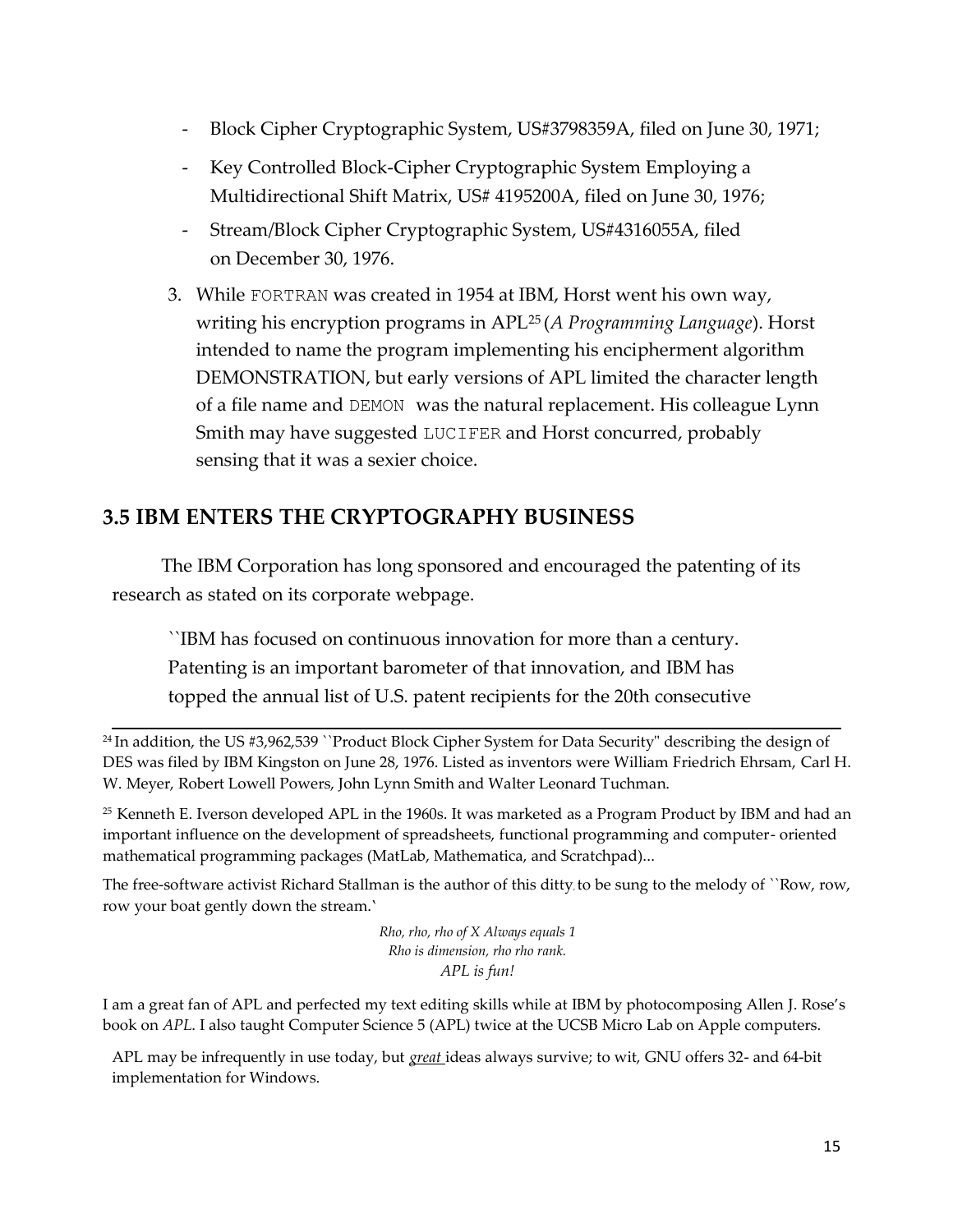year. From 1993-2012, IBM inventors received nearly 67,000 U.S. patents, and in 2012 alone, received a record 6,478 patents, exceeding the combined totals of Accenture, Amazon, Apple, EMC, HP, Intel, Oracle/SUN and Symantec.

Most important, these inventions have a huge impact on clients, partners and society. They show IBM's long-term, strategic commitment to innovation and demonstrate the patience to allow scientific discovery to find its way into the market."

Horst Feistel's research might just have been just *blue sky* and not found any commercial application, except that IBM now entered the crypto-business. IBM began the development of their 2984 (Cash Issuing Terminal) in 1966 because of their contract with the *Lloyds Banking Group*. The IBM 2984 became an early component of the *Lloyds Bank Cashpoint System*. Now referred to as an ATM (*Automated Teller Machine*), an IBM 2984 became operational in 1972 in Essex England.26

The Systems Communication Division (SCD), located along the Hudson River in Kingston (New York), was assigned responsibility for the crypto-product development. An ATM user needs to be authenticated before any transaction can take place. Worried about the risks of dispensing cash like chewing gum or cigarettes, the banking community insisted that a user be authenticated prior` to an ATM transaction by using two tokens; by validating the relationship between the first token, the *primary account number* (PAN) written on the user's banking card, and the second token, the personal identification number (PIN), entered by the user at a keyboard. Cryptography

<sup>26</sup> IBM WHITE PLAINS, N. Y. June 12, 1972

International Business Machines Corporation announced a computer terminal that reads credit cards and issues \$5, \$10 or \$20 bills today.

The IBM 2984 cash issue terminal, which operates under the control of a bank's central computer, permits the holder of a valid credit card to withdraw cash night or day, and without having to write a check. It can be installed on the outside of a bank for 24-hour use or in the lobby to speed withdrawals during busy periods.

Inserting a credit card opens a panel covering two keyboards. A personal identification number is entered on one keyboard and the amount of cash desired on the other. This information, along with account data encoded invisibly on the card's magnetic stripe, is transmitted to an IBM System/370 or System/360, which checks the validity of the transaction. If valid, the cash is dispensed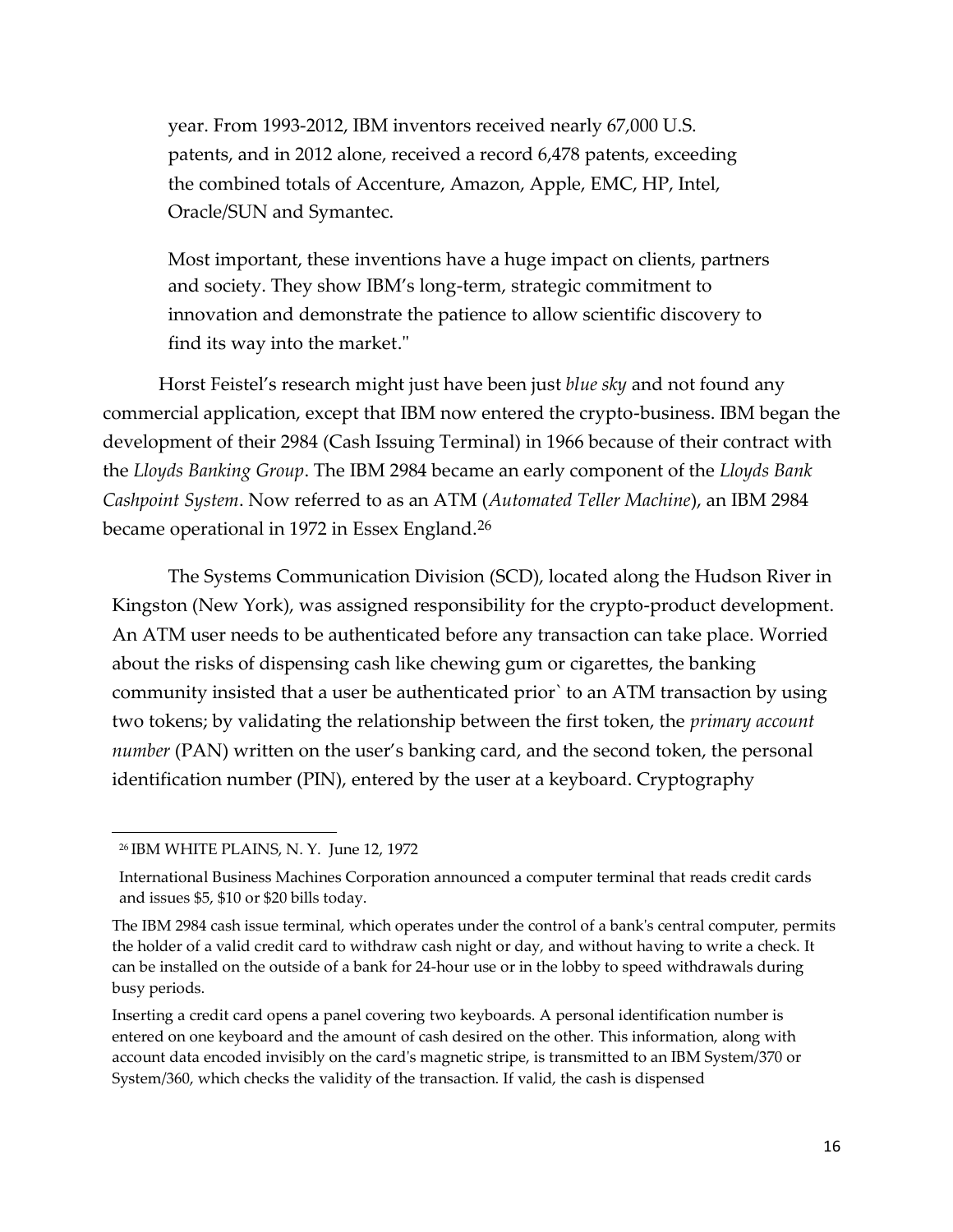is used to validate the PIN/PAN. As a first step, IBM SCD needed to identify an appropriate encipherment algorithm.

Like Yorktown Research, the Kingston group was just acquiring technical competence in cryptography. SCD initially considered the Hill cipher to provide the connection between the PIN and PAN in ATM transaction. While Hill encryption has a potentially large key space, its encryption is a linear transformation and therefore susceptible to a (partial) known *plaintext* attack. Walter Tuchman, the IBM project manager quickly realized the weakness of the Hill Cipher. As Hesiod (~800 BC), the Greek didactic poet recognized, ``timing is everything;" LUCIFER was available and IBM and SCD decided to modify it, referring internally to it as DSD-1. Close technical cooperation developed between the Yorktown and Kingston groups in the process. DSD-1 incorporated in the IBM 2984<sup>27</sup> became DES, a Federal information Processing Standard (FIPS) in 1976. The IBM Kingston group included Carl H. Meyer and Stephen M. Matyas whose book [39] describes some aspects of the DES design.

Having decided to enter the cryptographic design business, the IBM Corporation wanted to avoid the embarrassment which would result if their cryptographic algorithm was shown too weak and became the IBM Corporation's Edsel. To try to avoid this pitfall, IBM Yorktown Research engaged the services of two consultants with *prior* experience in cryptography. The career of Professor Edward L. Glazer from Case Western Reserve University involved computer security research. He was a member of the National Academy of Engineering and the National Science Foundation. The second consultant was Professor James Simons28 from SUNY Stony Brook. Jim Simons had` previously worked at the Communications Research Division of the Institute for Defense Analysis (IDA/CRD). Located in Princeton (New Jersey), IDA/CRD has been an NSA contractor since its founding in 195929. IDA/CRD sought to enlist the talents of <sup>27</sup> DES hardware description:  $\sim \frac{1}{4}$  by  $\frac{1}{4}$  inch, 2 micron CMOS, containing one DES-engine and enciphering at the rate of 4 Mb/s (64 bits in 16 microseconds).

<sup>28</sup> In 1982, Simons founded Renaissance Technologies, a private hedge fund investment company based in New York with over \$15 billion under management. Simons retired at the end of 2009 as CEO of one of the world's most successful hedge fund companies. Simons' net worth was estimated to be \$12.5 billion. It has been suggested that Simons applied the Hidden Markov Model methodology to guide his investment. Perhaps, the study of algebra, probability and statistics might lead to wealth as well as fame!

<sup>29</sup>Nancy Albert's book cited before mentions that IDA was founded in 1956 and in a sense it is an outgrowth of the Bowdoin College meeting sponsored by Cambridge AFCRC. During 1961-62, A. A. Albert took a leave of absence and served as the director of IDA/CRD.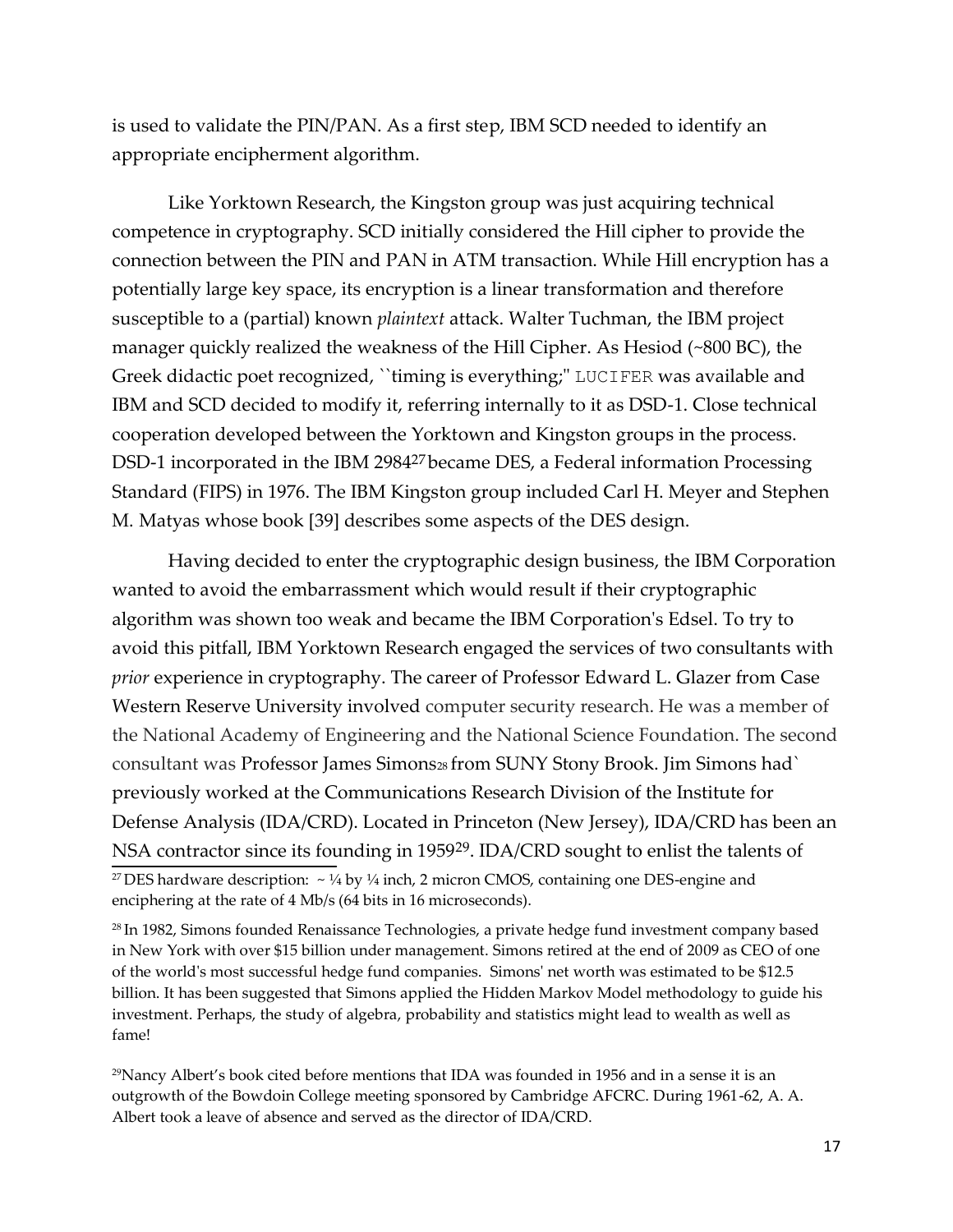American mathematicians by sponsoring the SCAMP (Summer Conference on Applied Mathematics Problems); the word *Problems* referred to those related to the cryptography area.

What was the result of our interaction with the consultants? Levy [33, p. 48] cites me in relating Glazer's unsubstantiated claim that he could *break* LUCIFER with 20 pairs of corresponding plaintext and ciphertext*.* He was not successful. James Simons prepared a report for IBM writing in its summary, ``… no attack was found which would recover key from arbitrary amounts of matched plain and cipher. Neither was an attack discovered that would enable one to read a significant fraction of messages without a work factor comparable of trial and error."

Although, it was rumored NSA suggested that IBM embed a *backdoor* in its algorithm to facilitate deciphering its ciphertext, neither Glazer nor Simons found any evidence of this.

Those allowed to peak under the *Cone of Silence*<sup>30</sup> are not encouraged to market their expertise. I discovered that this is also true of non-American experts. My first trip to California occurred in 1961 to attend a Summer Conference on Functional Analysis at Stanford University. I attended a lecture there on functions of several complex variables given by Professor Arne Beurling, a permanent member of the Institute for Advanced Studies in Princeton until his death in 1986. During World War II, Professor Beurling reverse-engineered one version of the Siemens and Halske T52 *Geheimschreiber*, developing a cryptanalysis for it. I invited Professor Beurling to give a lecture at IBM Research, indicating our interest in his cryptanalysis work. Although Beurling had no connection with NSA, his prior relationship to the Swedish NSA, the National Defense Radio Establishment (FRA), muted his voice. If IBM Research wanted to learn whether DES was strong or weak, the Mathematical Sciences Department would have to figure it out on our own.

The IBM Science Advisory Committee met in May 7, 1973<sup>31</sup>. They implemented two policies; *i)* the IBM would have a single cryptographic architecture and *ii)* that a

<sup>30</sup>In my conversation with Ms. Nancy Albert, she stressed how reluctant her father was to talk about *any* aspect of his cryptography work.

<sup>31</sup> IBM Confidential document provided courtesy of the IBM External Submissions Office.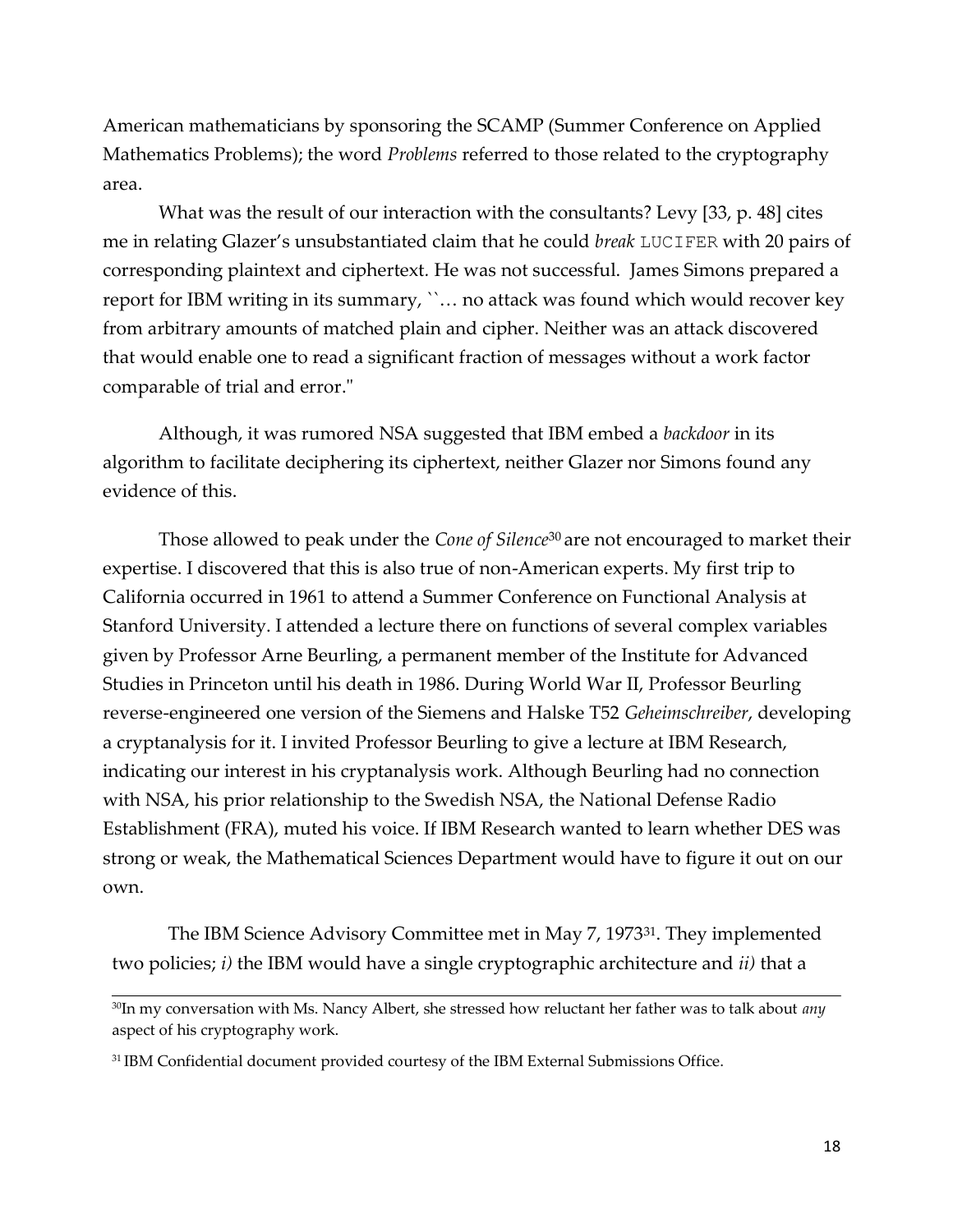cryptanalytic capability would be needed to assure ``adequate technical contention in cryptography."

# **3.6 THE CONFLICT WITH NSA**



IBM's long standing practice was to protect the technology it developed by filing a U.S. patent application; in this instance, the use of cryptography in the banking automated teller system. Since this application originated from a contract with the Lloyds Banking Group in London, it made sense for IBM, as an international corporation, to file a European patent application.

The Invention Secrecy Act of 1951 (35 USC§§ 181-8) is a body of United States federal law designed to prevent disclosure of new inventions and technologies that, in the opinion of selected federal agencies, present a possible threat to the national security of the United States. Before foreign patent coverage can applied for, a patent application must be first filed in the United States and reviewed by government agencies selected by the Patent Office.<sup>32</sup>The Commissioner of Patents issues a secrecy order to stop the patent process in instances, if the publication of an application or the granting of a patent may be detrimental to national security.<sup>33</sup>If in the six months after the submission of a patent application in the United States no secrecy order results, patent applications outside the United States may proceed.

Since the patent title incorporated the term *cipher,* NSA quickly realized they had an interest in the IBM patent application US#3798359A, filed on June 30, 1971 with Horst Feistel named as the inventor. The conflicting issues at play were

- *i)* denying adversaries of the United States new cryptographic technology, in order to better to protect secure the country, and
- products relying on cryptography marketed by them $^{34}$ *ii)* the potential business opportunities to IBM offered by current or future

<sup>32 35</sup> U.S.C. 184 Filing of Patent Application in a Foreign Country.

 $33$  These rules, implemented before world-wide email and the Internet, seem nonsensical today,

<sup>34</sup> In a March 27, 2003 article ``How the ATM Business Revolutionized Banking "in Bloomberg News, the author Bernardo Batiz-Lazlo summarizes the history of ATMs in banking. The explosion in banking is due in part to the use of dial-up connections replacing dedicated lines making ATMs more economical.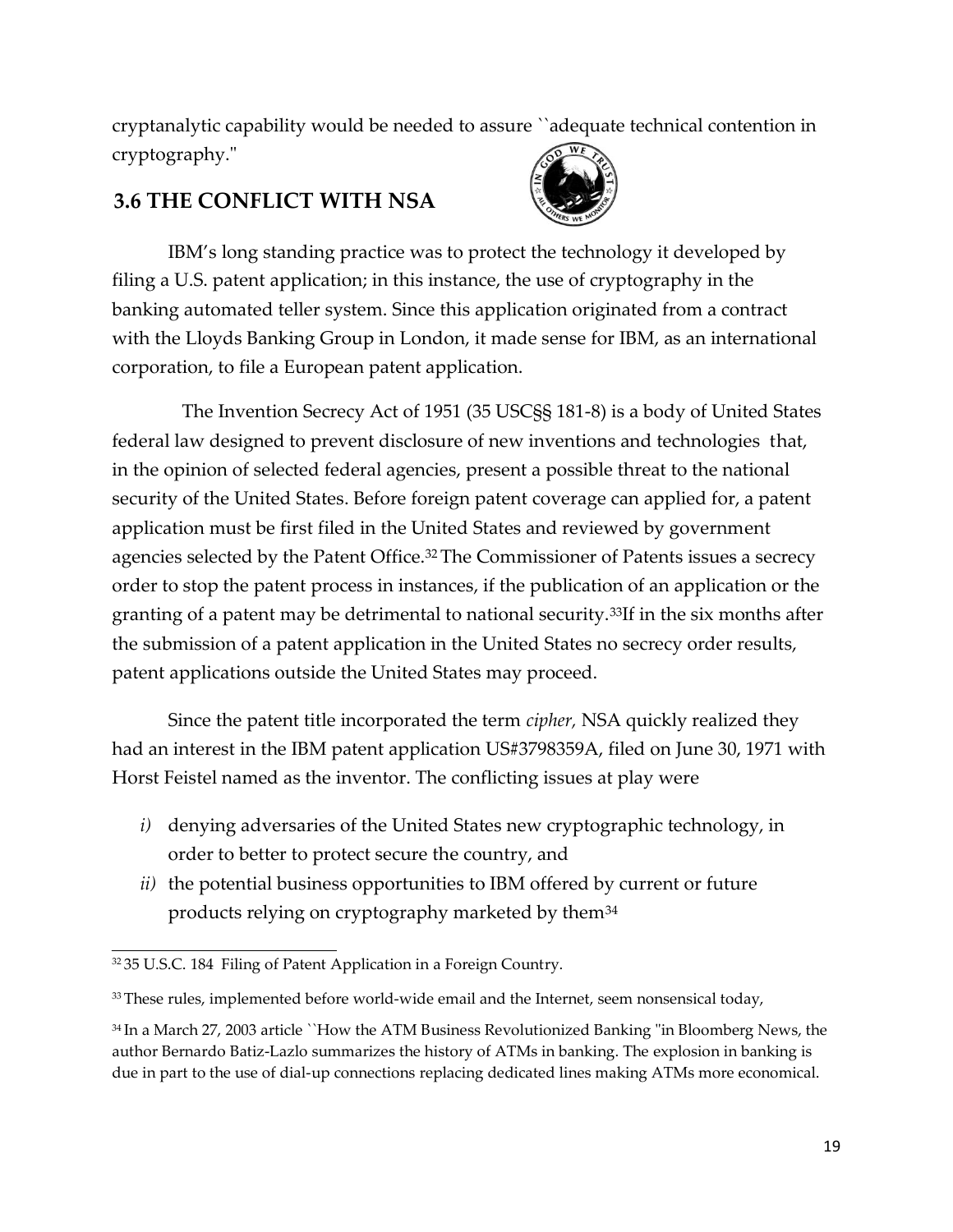It took NSA nearly a year and a half, but it resulted in a secrecy order issued on October 17, 1973. I have no recollection of the substance of the rumor that NSA severely *edited* one IBM Yorktown paper as a prerequisite for publication. Since Horst Feistel had let the cat out of the bag, the secrecy order seemed ludicrous. Nevertheless, the government continued to push for secrecy. Victor Siber, an attorney in the Intellectual Properties Office in Yorktown at this time, suggests that it might have been used for some bargaining advantage<sup>35</sup>.

November 14, 1973 witnessed the lifting of the secrecy order. While IBM had been free to file a European patent application on any time between January 30, 1972 and October 16, 1973, a patent search on Google does not reveal any filed applications during that period. Victor Siber states that IBM filed several European applications, but explained the patent review process is lengthy and IBM decided to withdrew the application when the secrecy order issued.

Even though very clever people manage NSA, it took many years before they realized the silliness and futility of the key-size limitation. While Europe is only a *pond*  away from the United States, most places on earth are only a few milliseconds away. Before DES, the Export Control Act limited key length to 40 bits; DES used 56 key bits. In January 2000, all key-length restrictions disappeared for DES and its successors. Hardware devices containing DES were exportable to all except countries other than members of President Ronald Reagan's 1983 *axis of evil*. In the interim, there might have been real or imagined attempts to *censor* the academic community, whatever those terms mean. Richard L. Garwin<sup>36</sup> is a distinguished American physicist and an IBM Fellow Emeritus. He counseled IBM not to force pre-review before allowing publication and they took his advice.

<sup>35</sup>Walt Tuchman stated in email that the key size limitation resulted from the chip design limitations. He believed the most important issue for NSA was the secrecy of design criteria; in particular, the T-attack found by IBM Research. Twenty years later, it was described in the Don Coppersmith's paper [27].

Eli Bilham (Differential Cryptanalysis) and a related attack by Mitsuru Matsui rediscovered the T-attack in 1990 in 1993 (*Linear Cryptanalysis*).

<sup>36</sup>*Wikipedia* claims that Richard L. Garwin was connected with the design of *Mike,* the first hydrogen bomb in 1952**.**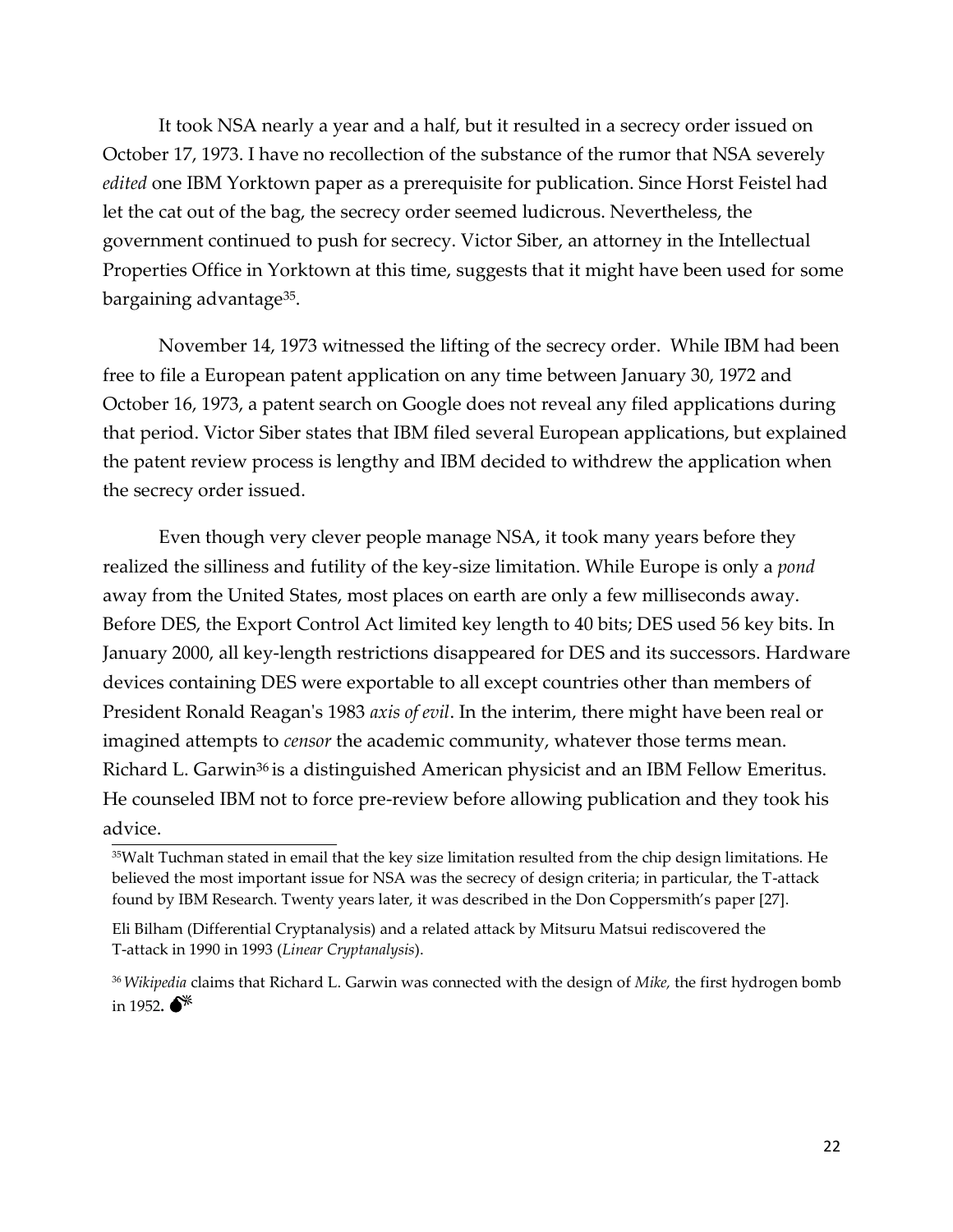Victor Siber suggested in a conversation that it was in IBM's interest to have DES new Federal Standard for digital encryption. Moreover, IBM issued a public notice (in the USPTO Gazette) that the public was given a royalty free license under three U.S. cryptography patents , including Feistel's 1971 patent, for making, using and selling DES in the U.S

ATMs are now ubiquitous throughout the world and represent the *first* real successful commercial application of encipherment. Yahoo Finance reported in April 2014 that China for the first time exceeded the United States as the country with the largest number of ATMs.

The IBM-NSA dispute originated with the use of cryptography in ATM transactions in the banking industry. E-Commerce<sup>38</sup> is a potentially more profitable commercial application of encryption than banking is. Cryptography functions in an ATM to provide the *authentication* of a user at a secured location (a bank or retail location). E-Commerce has to support *authentication* of one or both parties linked over the insecure Internet. In 1970, the tools for E-Commerce remained to be developed; some today believe even more work is required.

#### **3.8 WHAT HORST FEISTEL DID NOT DO**

#### 1. Horst did **not** invent *public key cryptography* (PKC).

The concept of PKC first appeared in the unclassified literature in the celebrated1976 paper [16] authored by Whitfield Diffie and Martin Hellman. The public key or two-key concept appeared earlier in the *classified*<sup>39</sup>papers of Cocks [13] and Ellis [20], who worked for the Government Communications Headquarters (GCHQ).<sup>40</sup> Neither Cocks nor Ellis realized the significance of PKC and its potential commercial application. On the other hand, this was the motivation and starting point for Diffie and Hellman.

<sup>38</sup>E-Commerce (*noun*): Commercial transactions conducted electronically on the Internet.

<sup>&</sup>lt;sup>39</sup> The original papers were declassified in 1997.

<sup>40</sup>GCHQ is the British analog of NSA the intelligence and security agency responsible for providing signals intelligence (SIGINT) and information assurance to the British government and their armed forces.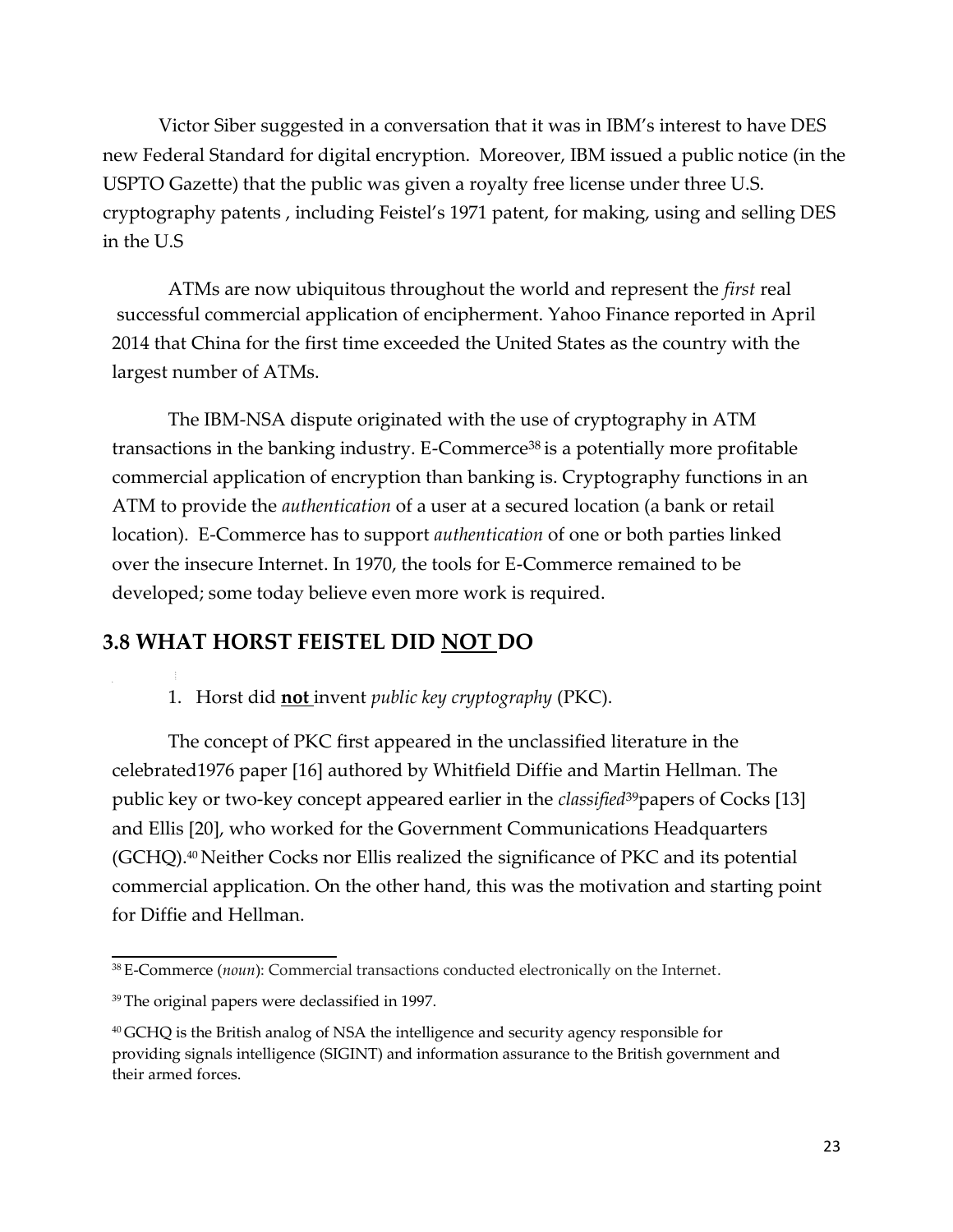The Diffie-Hellman paper however did not provide a viable example of a public key system. Professor Donald Knuth had suggested to Diffie, who was then a graduate student at Stanford, that factorization is an example of a one-way function. All the same, implementing a PKC from a one-way is far from obvious; for whatever reasons, Diffie and Hellman chose not to further explore this direction. More significantly, the Diffie-Hellman paper also conjectured that PKCs could permit the construction of *digital signatures* to demonstrate the authenticity of a message or document. This concept has found great applicability in Internet-based commercial agreements; for example, in the signing of contracts between remotely connected parties.

The knapsack problem is also a one-way function; Merkle and Hellman [38] constructed a very ingenious PKC based on it. Adi Shamir [52] provided a remarkable and very elementary cryptanalysis; it was announced first in at the 1982 Crypto '82<sup>41</sup> conference at UCSB. Adelman [1], Lagarias [32], and Lagarias and Odlyko [33] published extensive connections between knapsack-based cryptosystems and Diophantine approximation.

The discovery of a true PKC had to wait until the appearance of the RSA paper [51]. Victor Miller's paper [40] and Neal Koblitz [30] both explained how the *chordtangent group law*<sup>42</sup> provided a PKC. Like RSA, it was based on the one-way additive version of *factorization* problem situated on elliptic curve groups over finite fields. An explicit elliptic curve group PKC is described by Menezes and Vanstone [37].

2. Horst did **not** investigate the *ATM PIN/PAN Protocol* or contribute to the *ATM Bankcard Standard.*

Geoffrey Ernest Patrick Constable [14] is the inventor named on US 3,543,904, a patent issued in 1970 to Smith Industries Limited. Constable describes the basic ATM PIN/PAN protocol. An ATM incorporating it was operational at the Westminster Bank in England by Chubb Integrated Systems in May 1968. The Constable protocol has long

<sup>41</sup>UCSB continues today to be the site of a meeting in August focusing on current topics in cryptography. CRYPTO 2014 was held at UCSB from August 17-24, 2014.

<sup>&</sup>lt;sup>42</sup> Discovered in the nineteenth century by Carl Gustav Jacobi.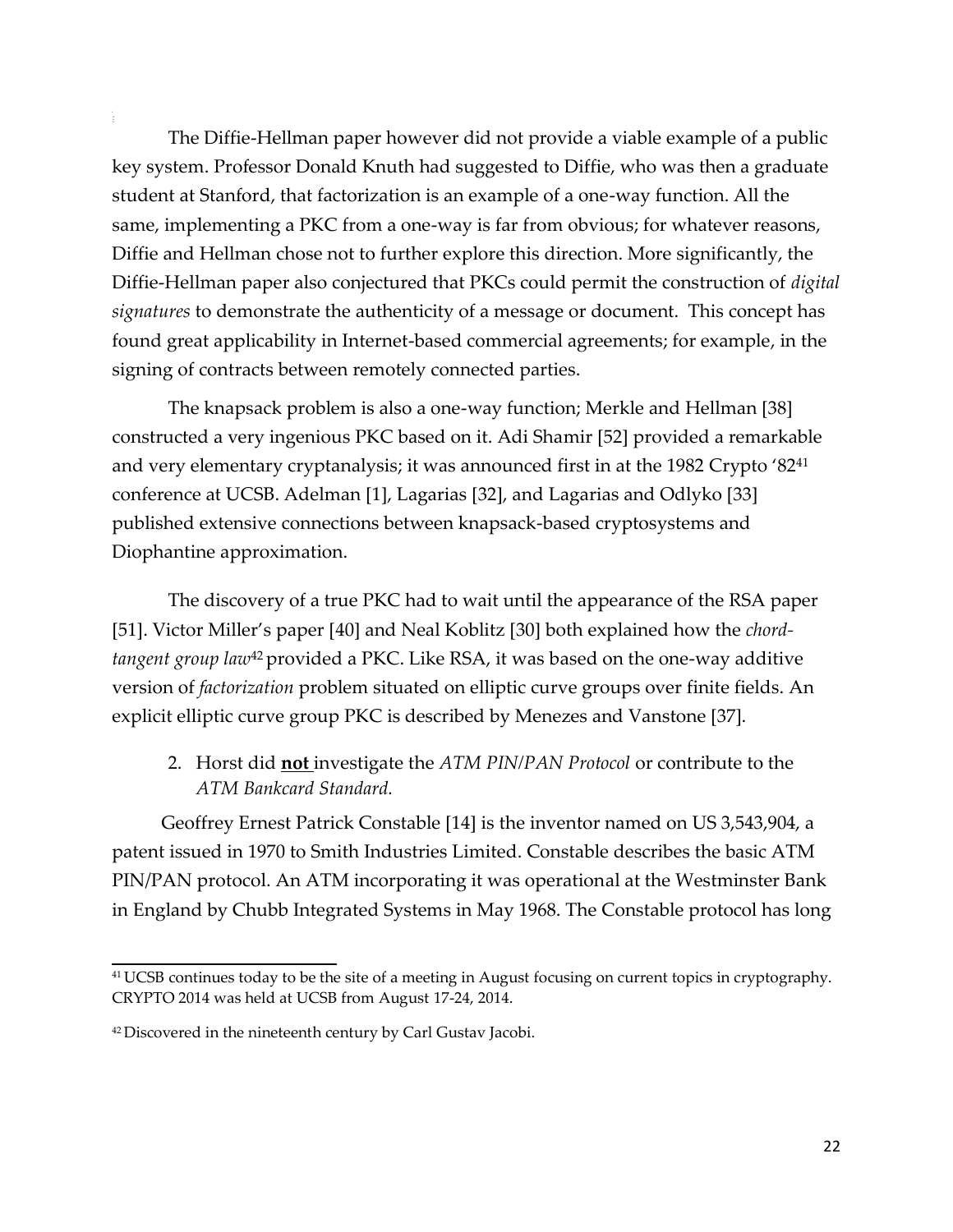since been replaced by Martin Attalla's protocol<sup>43</sup>.

The ATM authentication protocol uses data (PIN) entered by a customer at a keyboard and data (PAN) read from the third track of the banking card, the format specified in the ANSI standard [3]. Various attacks on the PIN/PAN protocol have been evaluated [9], excluding the traditional (decipher-proof) armed robbery of a customer at an ATM terminal machine site.

- 3. Horst Feistel certainly understood some aspects of authentication as evidenced in his 1958 MIT Lincoln Laboratory Report [21]. Nevertheless, he did **not** offer a solution of these principles as they apply in the Internet today to the remote authentication of a user as described in (X.509) [15].
- 4. Horst did **not** contribute to the important enabling mechanism for today's E-Commerce; for example, the *Secure Socket Layer Protocol* (TLS) [19].

Authentication of a bank customer **at** a normally secure ATM terminal is the basic requirement in an ATM transaction. The authentication on the Internet of a vendor to a remotely connected customer is the necessary requisite in E-Commerce transaction. Items 1, 3 and 4 are prerequisites for secure E-Commerce. Both secrecy and authentication, as practiced today in E-Commerce, require a strong encryption algorithm.

# 3.9 WHAT HORST FEISTEL DID ACHIEVE?

- 1. He invented the first of a series of  $20<sub>th</sub>$  century cipher algorithms [23, 57 and 58].
- 2. DES implemented at SCD Kingston was derived from the ideas contained in LUCIFER. NBS<sup>44</sup> published requests in the Federal Register for an encryption algorithm in 1973 and again in 1974. IBM responded, the algorithm was published and comments solicited in 1975. Two workshops in

<sup>43</sup>Born in Egypt, Atalla earned the M.S. (1947) and PhD (1949) degrees in mechanical engineering at Purdue University and worked at Bell Labs. After leaving Bell Labs, Atalla co-founded Hewlett-Packard Associates to provide them with solid-state capabilities. In 1973, he founded his own company, the Atalla Technovations Corporation, to address the security requirements of banking and financial institutions. He invented the so-called "Atalla Box", a security system that secures a majority of transactions from ATMs today.

<sup>44</sup>Founded in 1901, the *National Bureau of Standards* (NBS) was a repackage as the *National Institute of Standards and Technology* (NIST) in 1988.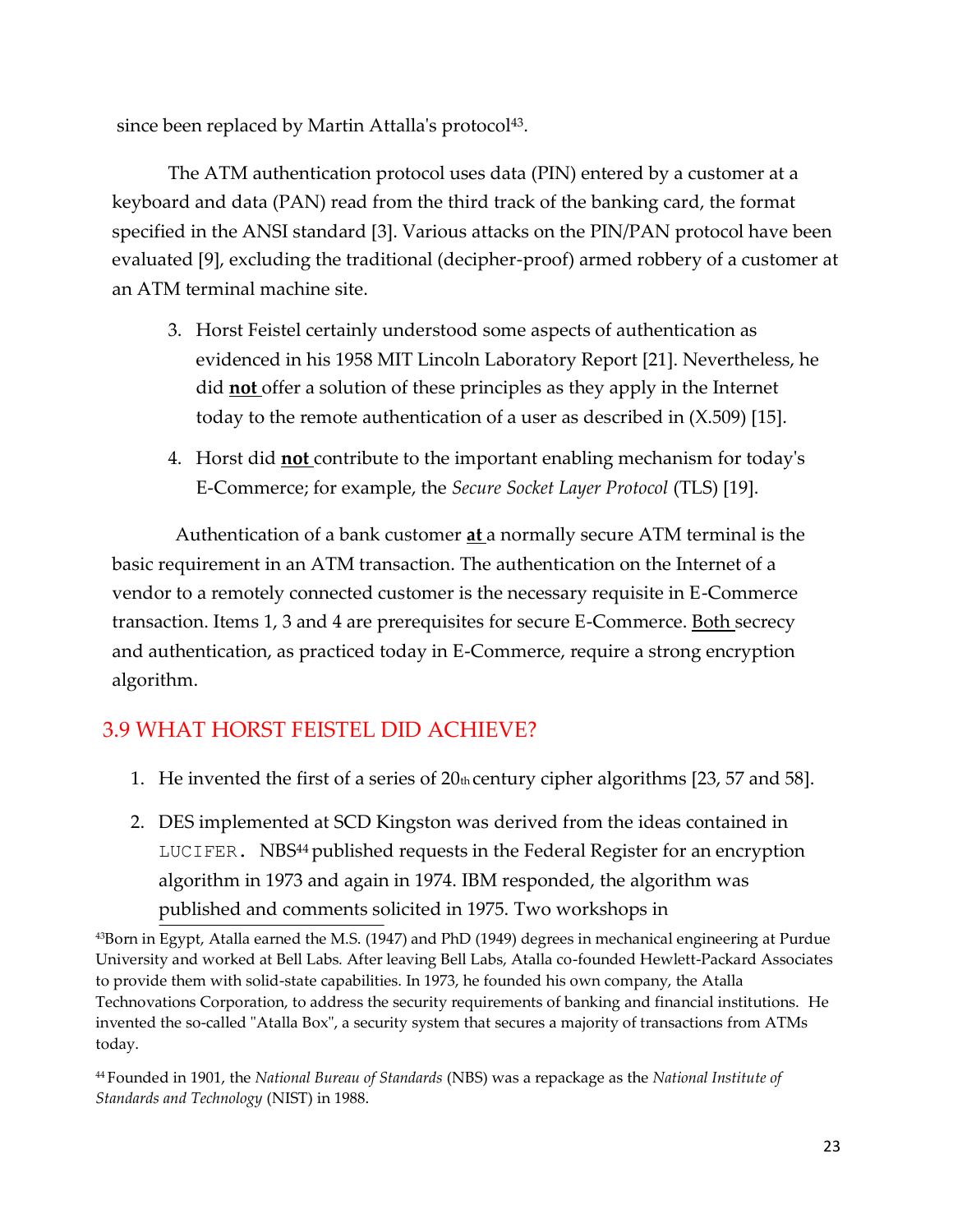Gaithersburg, Maryland were held in 1976 to evaluate the technology and mathematical foundation of DES. DES was first approved in November 1976 and published as the Federal Information Processing Standard (FIPS) in January 1977 [41] and reaffirmed a standard several times [42, 43], most recently in 1999 [44].

The January 2, 1997 issue of the Federal Register contained the statement

At the next review (1998), the algorithm specified in this standard will be over twenty years old. NIST will consider alternatives, which offer a higher level of security. One of these alternatives may be proposed as a replacement standard at the 1998 review.

- 3. *Rijndael* [17] was the successor to DES and the winning algorithm in October 2000; it was affirmed as the new standard, the *Advanced Encryption Standard*  (AES) [45].
- 4. These two new cryptographic algorithms differed from the  $19<sup>th</sup>$  and early 20<sup>th</sup> century cipher machines. Until the 1971, encryption used either shift-register stream encipherment natural for voice or electro-mechanical cipher machines; an excellent description of the machine devices is given in the book by Deavours and Kruh [18]. The use of electro-mechanical machines<sup>45</sup>resulted perhaps in some algebraic structure in the ciphertext, for example, the cycle structure. It was a starting point in their mathematical cryptanalysis. In addition, the *Enigma*  ciphertext enjoyed the property that no plaintext letter could be enciphered to itself. While this does not seem much, it was.
- 5. Horst Feistel's block cipher patent provided the impetus for investigations that have inexorably led technology to today's E-Commerce!
- 6. The two major missions of NSA are *Information Assurance* (IA) and *Signals Intelligence* (SIGINT) ; IA protects our country's communications, SIGINT is described thusly on their website, writing that NSA

`` … collects, processes, and disseminates intelligence information from foreign signals for intelligence and counterintelligence purposes and to support military operations.'

<sup>45</sup>Rotors, pin wheels, lugs, cipher wheel, disks, and rotary dial telephone switches.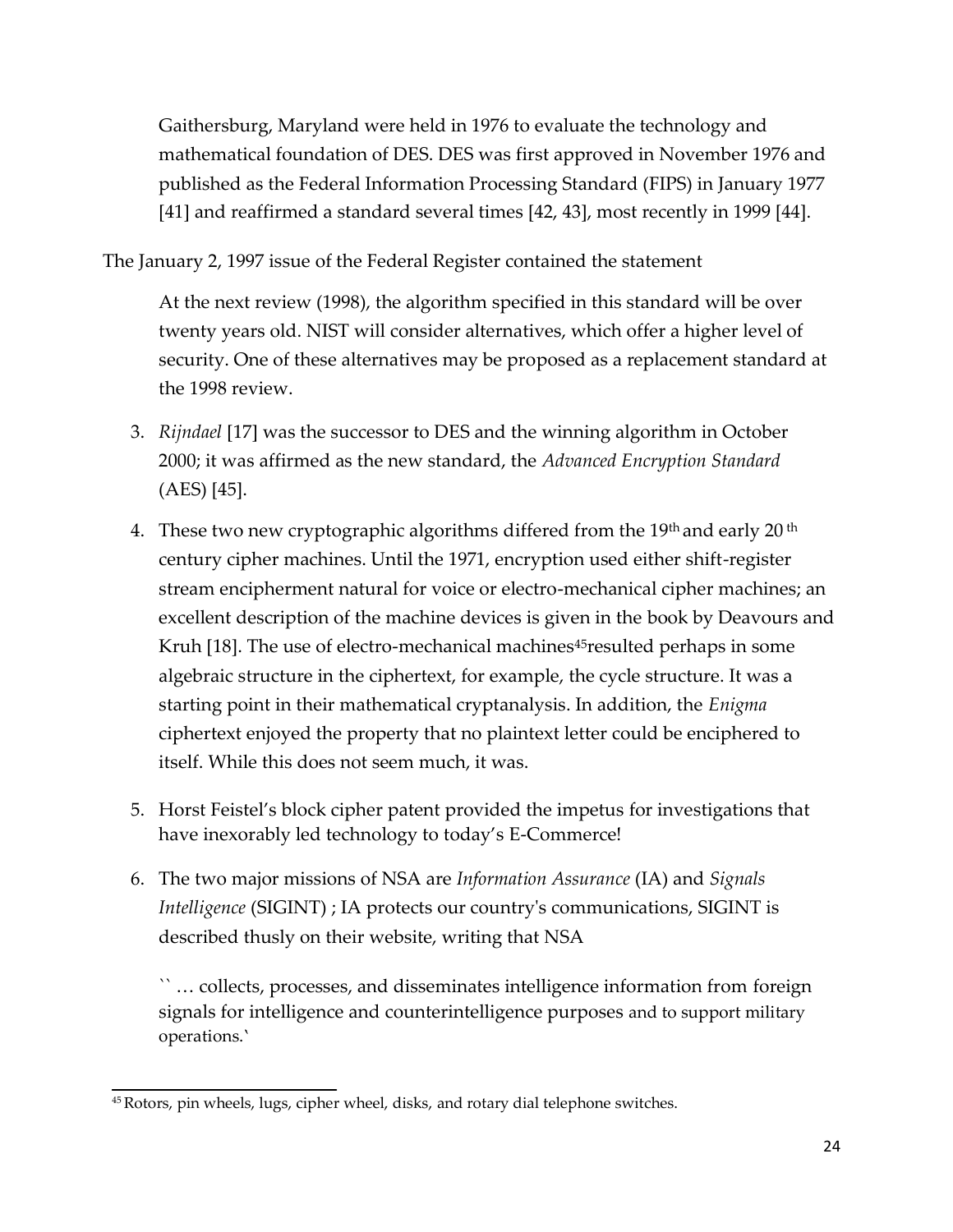Horst Feistel's work has unintentionally and *vastly* complicated today the NSA SIGINT mission; LUCIFER, DES and AES were the first of a class of Shannoninspired encipherment systems. Edgar Allan Poe's story *The Gold Bug* contains the oft-quoted statement

``Yet it may be roundly asserted that human ingenuity cannot concoct a cipher that human ingenuity cannot solve'

NSA and GCHQ have had an illustrious history involving the successful cryptanalysis of German and Japanese cipher systems during World War II. However, with the introduction of DES and sequels, Poe's statement might not remain accurate today. It might be now too costly for NSA to decipher messages encrypted with DES, AES or their subsequent commercial or foreign intelligence agency successors.

Continued success in their SIGINT mission might depend on NSA employing trapdoor or backdoor attacks.<sup>46</sup> Various websites on the Internet describe many backdoor/trapdoor attacks on cryptographic algorithms and devices that use them; I point to two celebrated examples and note an abundance of other examples.

- The illegal entry in 1941 by the FBI agents and the U.S. Naval Intelligence (OP-20-GY) into the Japanese consulate in Manhattan to photograph codebooks [60].
- The agreement in 1958 negotiated by the retired American cryptographer William Friedman and Boris Hagelin, the founder and CEO of the Swiss company *Crypto AG.* It secretly allowed NSA to design and insert backdoors in the cryptographic equipment supplied at least

<sup>&</sup>lt;sup>46</sup>In a legitimate theatre, a trapdoor is a sliding or hinged door, flush with the surface of a floor, roof, or ceiling, or in the stage of a theatre. People seem to appear or disappear in a puff of smoke using the trapdoor, which hides the closing or opening of the hidden door. A cryptographic *trapdoor*, it is an alteration of the enciphering program, which allows the trapdoor inserter's agents to read messages without the sender's knowledge. A cryptologic *backdoor* is a synonym for *trapdoor,* also including a variant involving surreptitious entry into a subject's premises to steal some information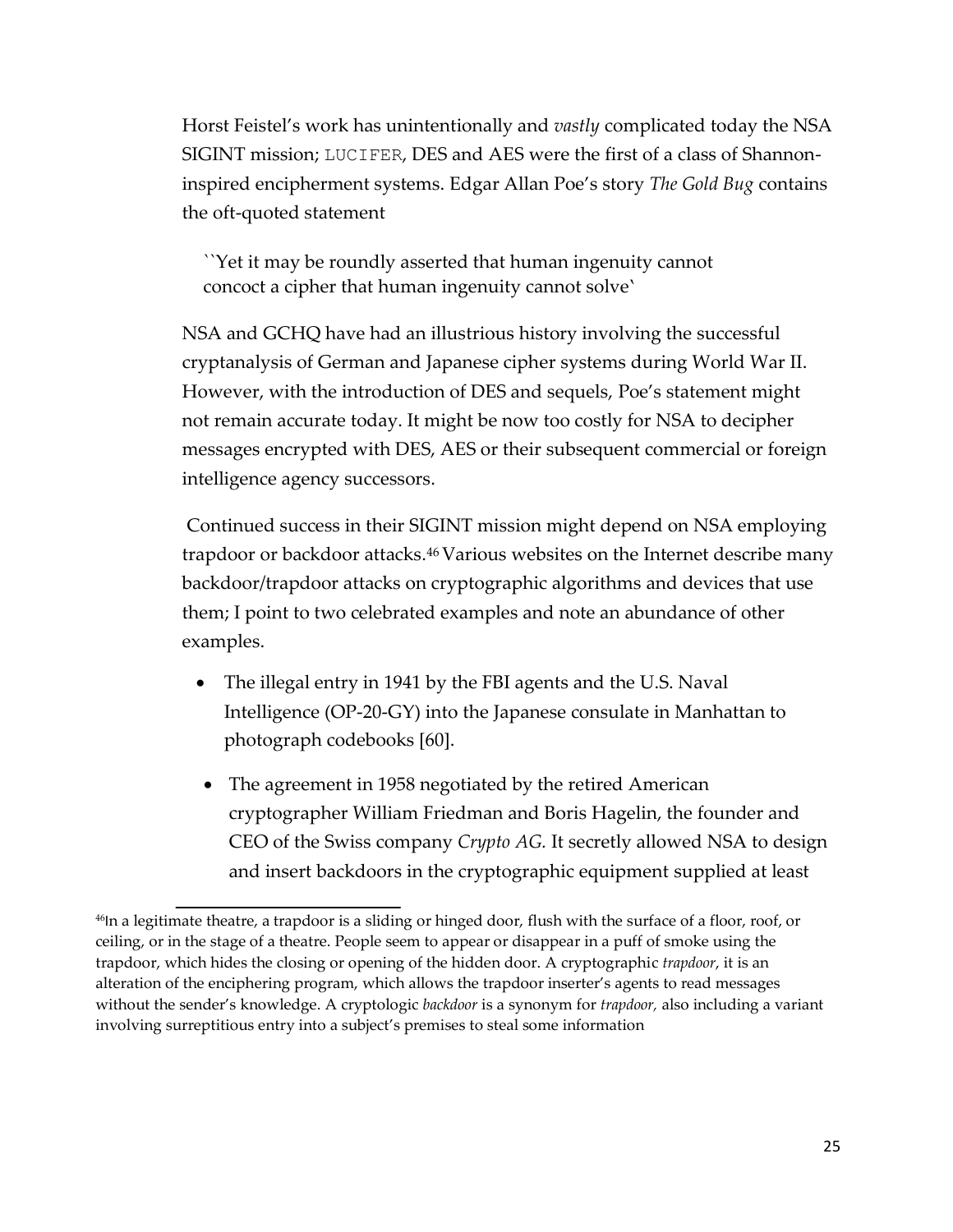through 1992 to some of Hagelin's customers, intelligence agencies of governments whose policies were decidedly hostile to the United States [53, part 4, pp. 9-11].

A Google search for ``NSA backdoors" returns a good number of hits.

#### **3.10 COMPARING SHANNON AND FEISTEL**

Acknowledged today as a giant in technology, Shannon made several important technical contributions. In addition to the two papers already cited, his MIT master's thesis [54] applied Boolean algebra in the analysis of switching circuits. It was a cornerstone for the design of computers and influenced the much earlier enhancement of telephone call routing systems All modern communications, including those on the Internet, are made feasible (practical and economical) as a result of research spawned by Shannon's *Theory of Communications* paper. While Shannon did not verbalize the concept of *authentication,* he understood the closely related need for secrecy in communications.

While Horst Feistel was very inventive, he is certainly not in the same technical league as Claude Shannon. Nevertheless, ATM technology and **all** of the advantages of E-commerce are the consequences of the groundbreaking work initiated by Horst Feistel. It is possibly not Feistel's technical achievement that is comparable to that of Shannon, but the impetus it provided for technologies of ATM and E-Commerce that may be.

Perhaps, like all discoveries in cryptography and communications technology, if Shannon or Feistel had not published them in 1948 and 1971, someone else would have ultimately invented it. Conceivably so, but they did.

*State Street* is the main shopping venue in downtown Santa Barbara, California. Stores open, flourish and sometimes disappear. Already some types of stores have vanished; remaining are banks, national-chain stores, bars, restaurants and coffee shops. *Amazon.*com is not the only E-Commerce winner; even big- and small-box stores market on-line to survive. It will be years before we will be able to decide if E-Commerce is a *blessing* rather than a *curse*. While the social utility of Shannon's work is not an issue,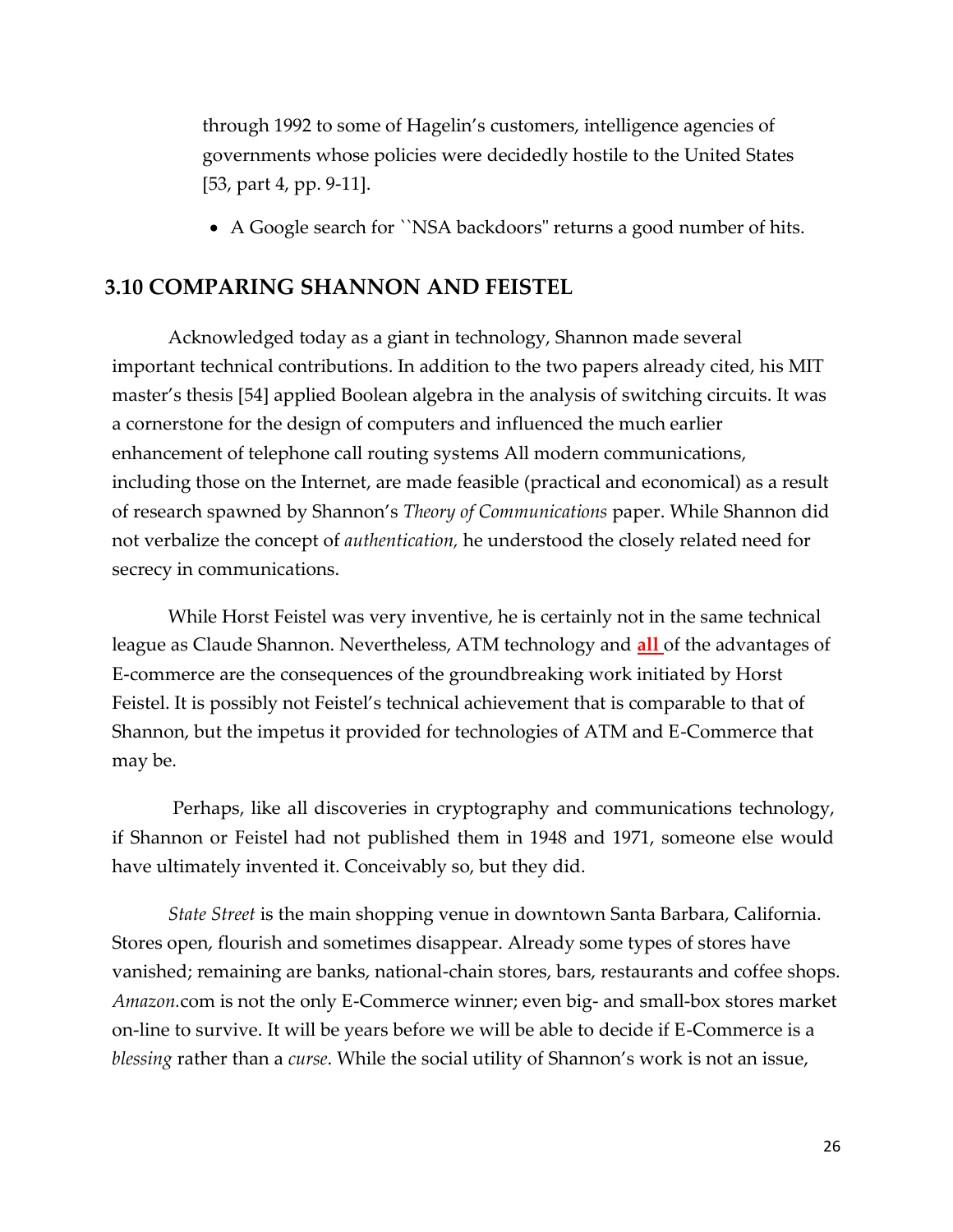the same judgment might not be true for E-Commerce. It is perhaps too early to tell and I am not percipient enough to give an answer. If E-commerce turns out to be not only a winner for not only the cable providers, USPS, UPS and FedEx, but for society, then … we have (at least) a tie!

I gratefully acknowledge the comments, (constructive) criticism, advice and assistance I have received from many friends, former colleagues and new acquaintances, including

- Ms. Peggy Gertrude Chester (née Feistel)
- Dr. Whitfield Diffie,
- Dr. Richard Garwin (IBM Fellow Emeritus),
- Ms. Susan Greco (IBM External Submissions Office),
- Professor Emeritus Martin Hellman,
- David Kahn, celebrated author and friend,
- Dr. Carl Meyer (IBM Kingston *Emeritus*),
- Victor Siber *Esq.(*retired from IBM)*47*,
- Ms. Dawn Stafford (IBM Corporate Archives Reference Desk), and
- Dr. Walter Tuchman (IBM Kingston *Emeritus*).



*Author Information*: Alan G. Konheim attended the Polytechnic Institute of Brooklyn, receiving a B.E.E. in 1955 and a M.S. (Mathematics) in 1957. After completing the PhD program in Mathematics at Cornell University in 1960, he joined the Mathematical Sciences Department at the IBM Yorktown Research Center. In 1982, seeking a sunnier

<sup>47</sup>Victor Siber worked at IBM Research in the IP capacity; subsequently, he was Chief Intellectual Property Counsel for IBM. Today, Mr. Siber is a Patent Attorney at siberlaw.com in Manhattan;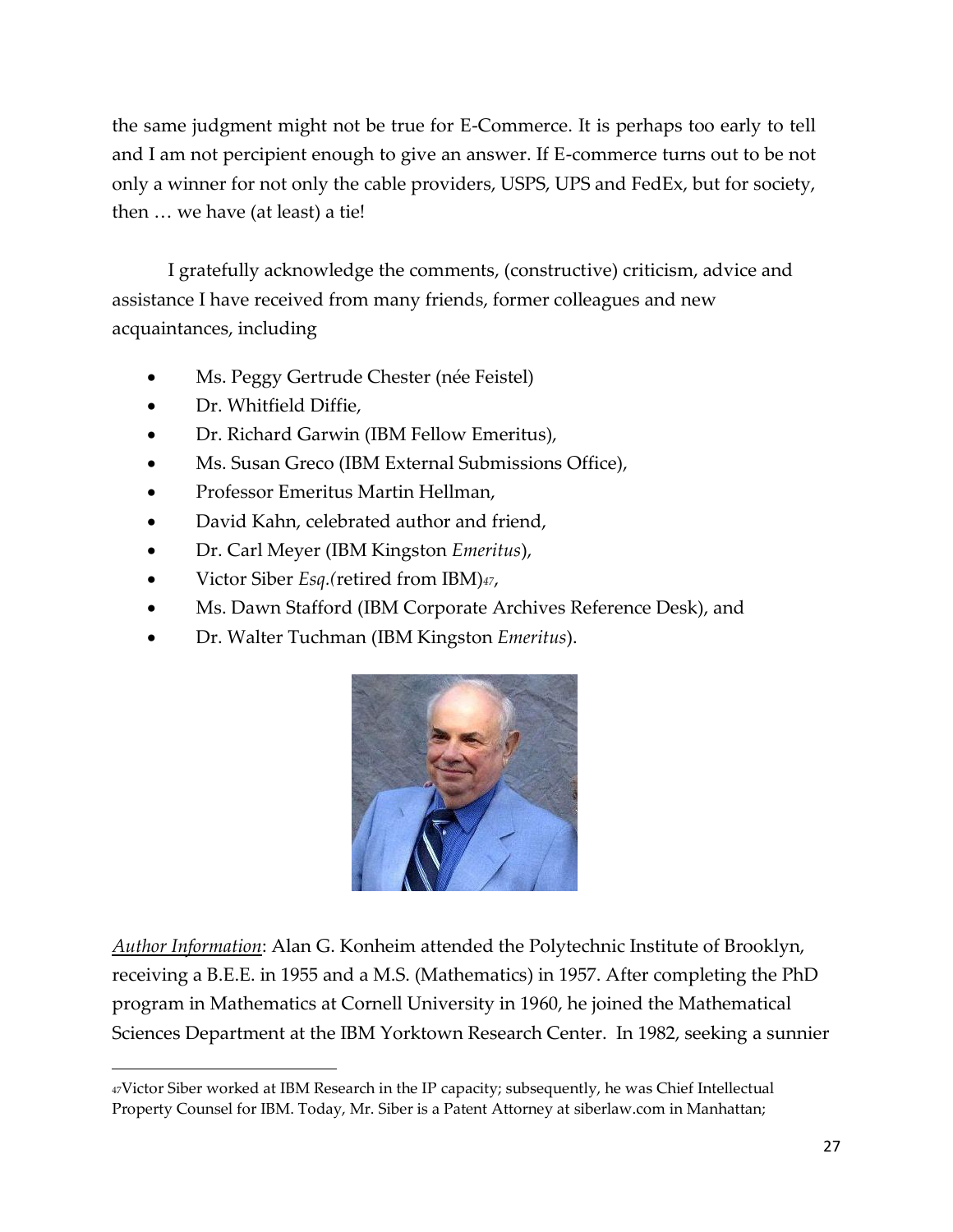climate, he left IBM joining the faculty of the Computer Science Department at the University of California in Santa Barbara. As Nelly Furtado's song explains, ``all good things come to an end'' and Alan Konheim became Professor Emeritus in 2005.

#### **References**

- 1. Adelman, Leonard 1983. On Breaking Generalized Knapsack Public Key Cryptosystems, *Proceedings of the 15th ACM Symposium on The Theory of Computing,* 402–412.
- 2. Albert, Nancy E. 2005. A<sup>3</sup> His Algebra: How a Boy from Chicago's West Side Became a Force in American Mathematics, New York: iUniverse.
- 3. American National Standards Institute. *The ANSI Standard X9.1, Bank Cards – Magnetic Stripe Content for Track 3.* 1980.
- 4. Arnold, I. and Avez, A. 1968. Ergodic Problems of Classical Mechanics, New York: W.A. Benjamin.
- 5. Bahl, L, Cocke, J., Jelinek, F. and Raviv, J. March 1974. Optimum Decoding of Linear Codes for Minimizing Symbol Error Rate, *IEEE Transactions on Information Theory*, **IT-20**: 284-287.
- 6. Baum, L.E., Petrie, T., Soules, G. and Weiss, N. 1969. A Maximization Technique Occurring in the Statistical Analysis of Probabilistic Functions of Markov Chains, *Annals of Mathematical Statistics*, **41**: 165–171.
- 7. Berlekamp, Elwyn 1968. Algebraic Coding Theory, New York: McGraw-Hill.
- 8. Berrou, C., Glavieux, A. and Thitimajshima, P. May 1993. Near Shannon Limit Error-Correcting Coding and Decoding: Turbo Codes, *Proceedings 1993 International Conference on Communications*, Geneva, 1064–1070.
- 9. Bond, M. and Zelinski, P. February 2003. Decimalization Table Attacks for PIN Cracking, University of Cambridge, Computer Laboratory, and Report 560.
- 10. Bose, R. C. and Ray-Chaudhuri, D. K. March 1960. On a Class of Error-Correcting Binary Group Codes, *Information Control,* **3:** 68–79.
- 11. Christensen, Chris 1998. Review of A3 and His Algebra by Nancy E. Albert, *Cryptologia*, **32**(12): 189-196.
- 12. Coppersmith, Donald May 1994. The Data Encryption Standard (DES) and its Strength against Attacks, *IBM Journal of Research and Development,* **38**(3): 243- 250.
- 13. Cocks, C. C. November 20, 1973. A Note on Non-Secret Encryption, CESG Report, GCHQ.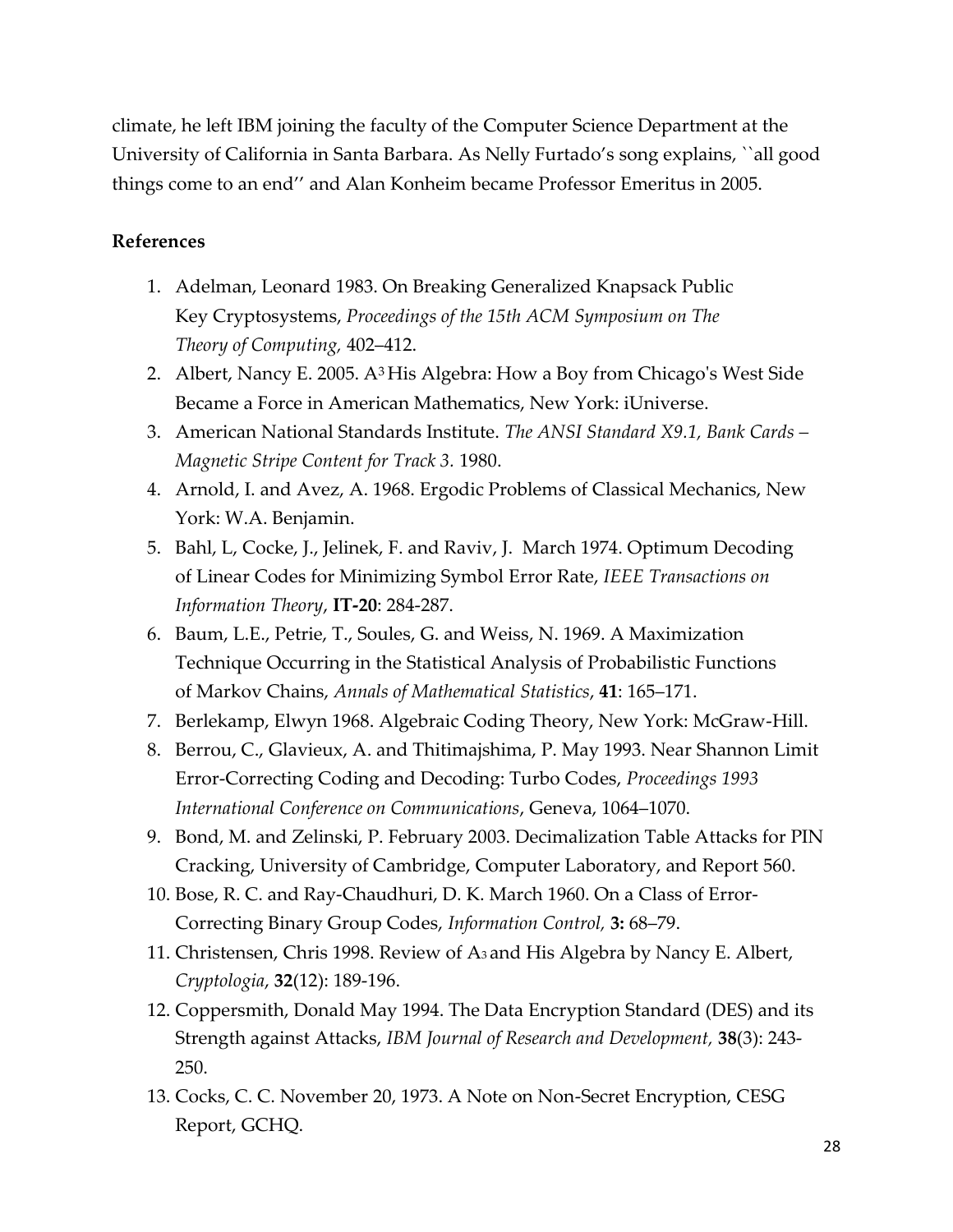- 14. Constable, G. E. P. (Filed) March 5, 1968. U.S. Patent No. 3,543,904Access-Control Equipment and Item-Dispensing Systems Including Such Equipment.
- 15. Consultation Committee, International Telephone and Telegraph (CCITT), Geneva (Switzerland): *Recommendation X.509, the Directory – Authentication Framework* International Telecommunication Union (ITU), 1989.
- 16. Diffie, Whitfield and Hellman, Martin 1976. New Directions in Cryptography, *IEEE Transactions on Information Theory,* **IT-22**: 644–654.
- 17. Daemen, Joan March 1995. Cipher and Hash Function Design Strategies Based on Linear and Differential Cryptanalysis, Doctoral Dissertation at K. U. Leuven.
- 18. Deavours, Cipher A. and Kruh, Louis 1985. Machine Cryptography and Modern Cryptanalysis, Norwood, Massachusetts: Artech House.
- 19. Dierks, T. and Rescorla, E. August 2008. The Transport Layer Security (TLS) Protocol, Version 1. Network Working Group, RFTM.
- 20. Ellis, J. H. January 1970. The Possibility of Secure Non-Secret Digital Encryption, CESG Report, GCHQ.
- 21. Feistel, Horst May 20, 1958. A Survey of Problems in Authenticated Communication and Control, MIT Lincoln Laboratory, 1-111,
- 22. Feistel, Horst May 1973. Cryptography and Computer Privacy, *Scientific American,* **228**(5): 15-23.
- 23. Feistel, Horst (Filed) July 30, 1971. US Patent 3,798,359, Block Cipher Cryptographic System.
- 24. Feistel, H., Notz, W.A. and Smith, J.L. November 1975. Some Cryptographic Techniques for Machine-to-Machine Data Communications, *Proceedings of the IEEE,* **63**(11): 1545-1554.
- 25. Gorenstein, Daniel 1988. The Classification of Finite Simple Groups, A Personal Journey: The Early Years, Part I: History of Mathematics, *American Mathematical Society,* **1***:* 447-476.
- 26. Hagenauer, Joachim and Hoeher, P. November 1989. A Viterbi Algorithm with Soft-Decision Outputs and its Applications, *Proceedings IEEE Global Telecommunications Conference* 1989, Dallas, Texas: 1680–1686.
- 27. Hamming, Richard W. April 1950. Error Detecting and Error Correcting Codes, *Bell System Technical Journal,* (**29**)2: 147-160.
- 28. Hocquenghem, A. 1959. Codes Correcteurs d'Erreurs, *Chiffres,* **2**: 147–156.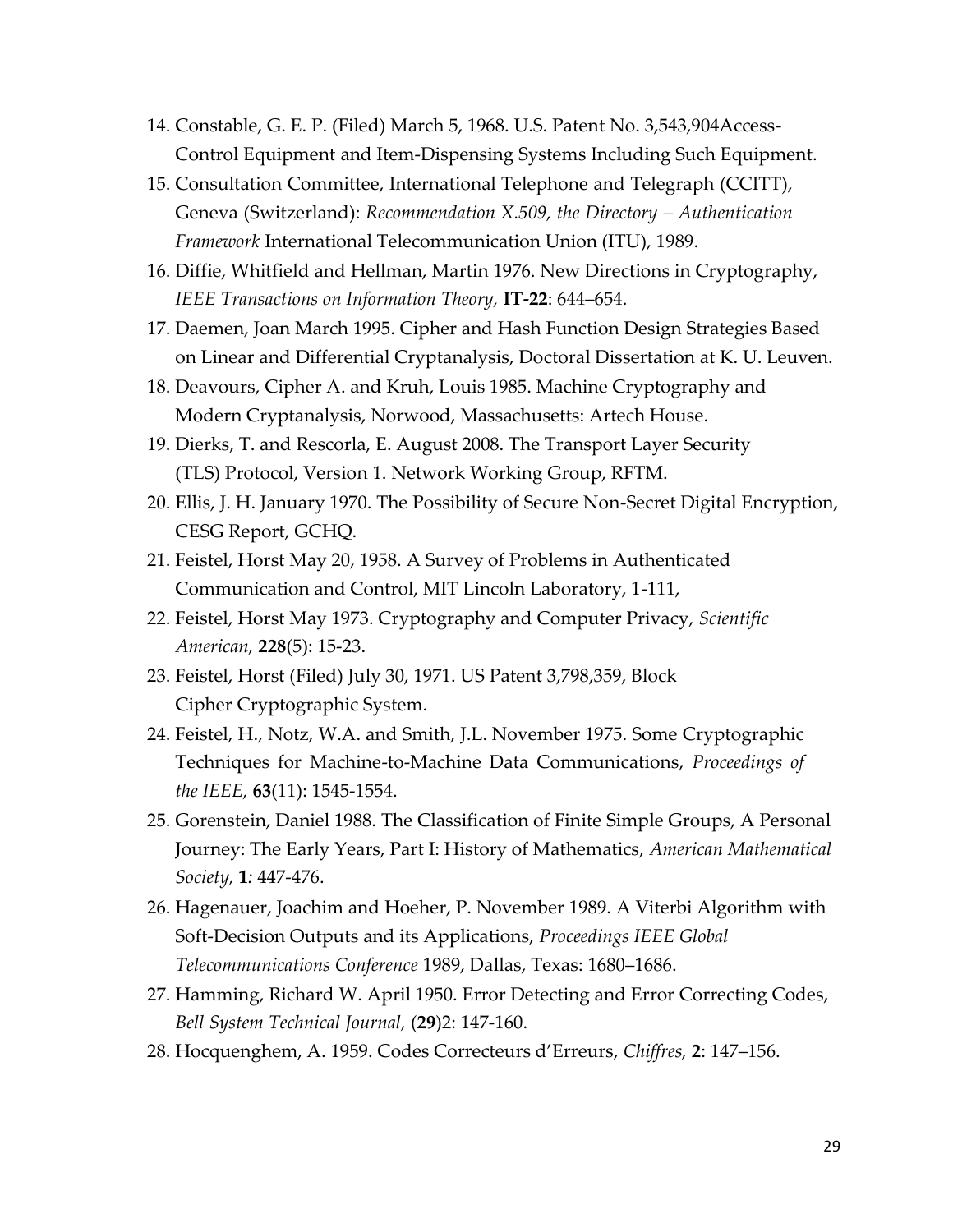- 29. Kahn, David 1967. The Codebreakers (The Story of Secret Writing), New York: The MacMillan Company.
- 30. Koblitz, Neal 1987. Elliptic Curve Cryptosystems, *Mathematics of Computation,* **48**(177): 203–209.
- 31. Lagarias, Jeffrey 1984. Knapsack Public Key Cryptosystems and Diophantine Approximation, Advances in Cryptography, Plenum Publishing Company New York.
- 32. Lagarias, Jeffrey and Odlyzko, Andrew. 1985. Solving Low-Density Subset-Sum Problems, Journal *of the Association for Computing Machinery*, **32:** 229–246.
- 33. Levy, Steven 2001. Crypto: How the Code Rebels Beat the Government Saving Privacy in the Digital Age, New York: Viking.
- 34. Lin, Shu 1970. An Introduction to Error-Correcting Codes, Upper Saddle River, New Jersey: Prentice-Hall.
- 35. Lucky, Robert W.1991.Coding is Dead, *IEEE Spectrum,* 243-246.
- 36. MacWilliams, F. J. and Sloane, N. J. A. 1977. The Theory of Error-Correcting Codes. Amsterdam (The Netherlands): Elsevier.
- 37. Menezes, A.J. and Vanstone, Scott A. 1993. Elliptic Curve Cryptosystems and Their Implementation, *Journal of Cryptology***, 6:** 209–224 (1993).
- 38. Merkle, Ralph and Hellman, Martin 1978. Hiding Information and Signatures in Trapdoor Knapsacks, *IEEE Transactions on Information Theory,* **IT-24**: 525– 530.
- 39. Meyer, Carl H. and Matyas, S. M. 1982. Cryptography: A New Dimension of Data Security, New York: John Wiley.
- 40. Miller, Victor 1985. Use of Elliptic Curves in Cryptography, *Proceedings of CRYPTO '85,* Springer-Verlag: Berlin, Germany, 417-426.
- 41. National Bureau of Standards (NBS). *Data Encryption Standard (DES).* FIPS Publication 46. Government Printing: Office: Gaithersburg, Maryland. January 15, 1977.
- 42. National Bureau of Standards (NBS). *Data Encryption Standard (DES).* FIPS Publication 46-1. Government Printing: Office: Gaithersburg, Maryland. January 22, 1988.
- 43. National Bureau of Standards (NBS). *Data Encryption Standard (DES).* FIPS Publication 46-2. Government Printing: Office: Gaithersburg, Maryland. December 30, 1993.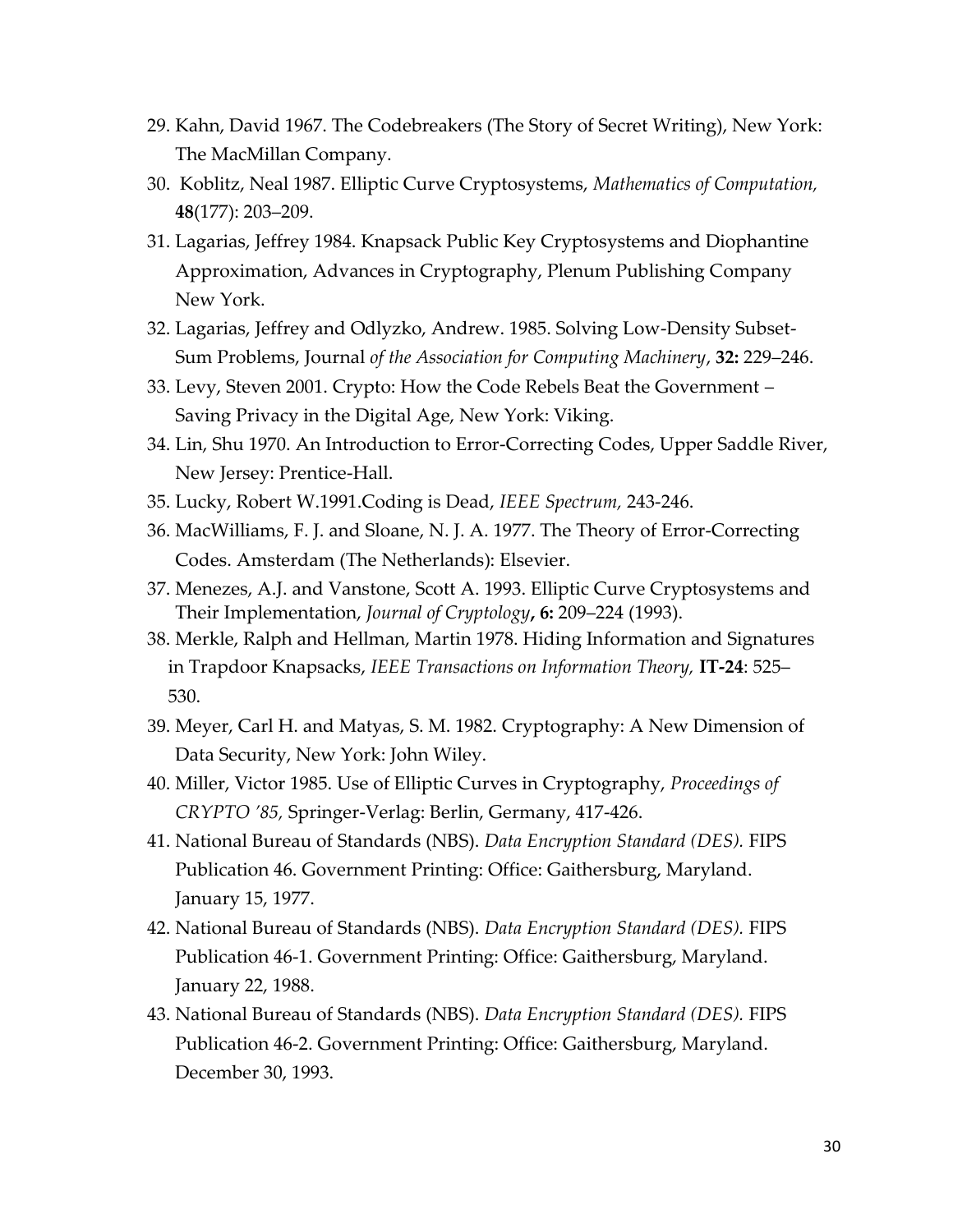- 44. National Bureau of Standards (NBS). *Data Encryption Standard (DES).* FIPS Publication 46-3. Government Printing: Office: Gaithersburg, Maryland. October 25, 1999.
- 45. National Bureau of Standards (NBS), *Advanced Encryption Standard (AES)*  FIPS Publication 197. Government Printing: Office: Gaithersburg, Maryland. November 26, 2001.
- 46. Peterson, Wesley W. 1961. Error-Correcting Codes. Cambridge, Massachusetts: MIT Press.
- 47. Peterson, Wesley W. and Weldon Jr., E. J. 1972. Error-Correcting Codes. Cambridge, Massachusetts: MIT Press.
- 48. Rabiner, L. R. and Juang, B.H. January 1986. An Introduction to Hidden Markov Models, *IEEE ASSP Magazine,* **3**:4–16.
- 49. Reed, Irving S. September 1954. A Class of Multiple Error Correcting Codes and the Decoding Scheme, *IEEE Transactions on Information Theory,* **IT-4**: 38–49.
- 50. Reed, Irving S. and Solomon, Gustave June 1960. Polynomial Codes over Certain Finite Fields, *Journal of SIAM,* **8**: 300–304.
- 51. Rivets, R., Shamir, A. and Adelman, L. 1978. A Method for Obtaining Digital Signatures and Public-Key Cryptosystems, *Communications of the ACM,* **21**(2): 120–126.
- 52. Shamir, Adi 1984. A Polynomial Time Algorithm for Breaking the Basic Merkle–Hellman Cryptosystem, *IEEE Transactions on Information Theory*, **IT-30:** 699–704.
- 53. Shane, Scott and Bowman, Tom December 3-15, 1995. No Such Agency (in six parts), *The Baltimore Sun,* 1-16.
- 54. Shannon, Claude E. 1938. A Symbolic Analysis of Relay and Switching Circuits *Transactions AIEE*, **57**(12): 713–723.
- 55. Shannon, Claude E. July 1948. A Mathematical Theory of Communication, *Bell System Technical Journal*, (**27**)3: 379-423.
- 56. Shannon, Claude E. October 1949. The Theory of Secrecy Systems, *Bell System Technical Journal,* (**28**)4: 656-715.
- 57. Smith, John Lynn (Filed) November 1971. US Patent 3,796,830. Recirculating Block Cipher Cryptographic System.
- 58. Sorkin, Arthur January 1984. ``LUCIFER: A Cryptographic Algorithm, *Cryptologia*, **8**(1): 22–41.